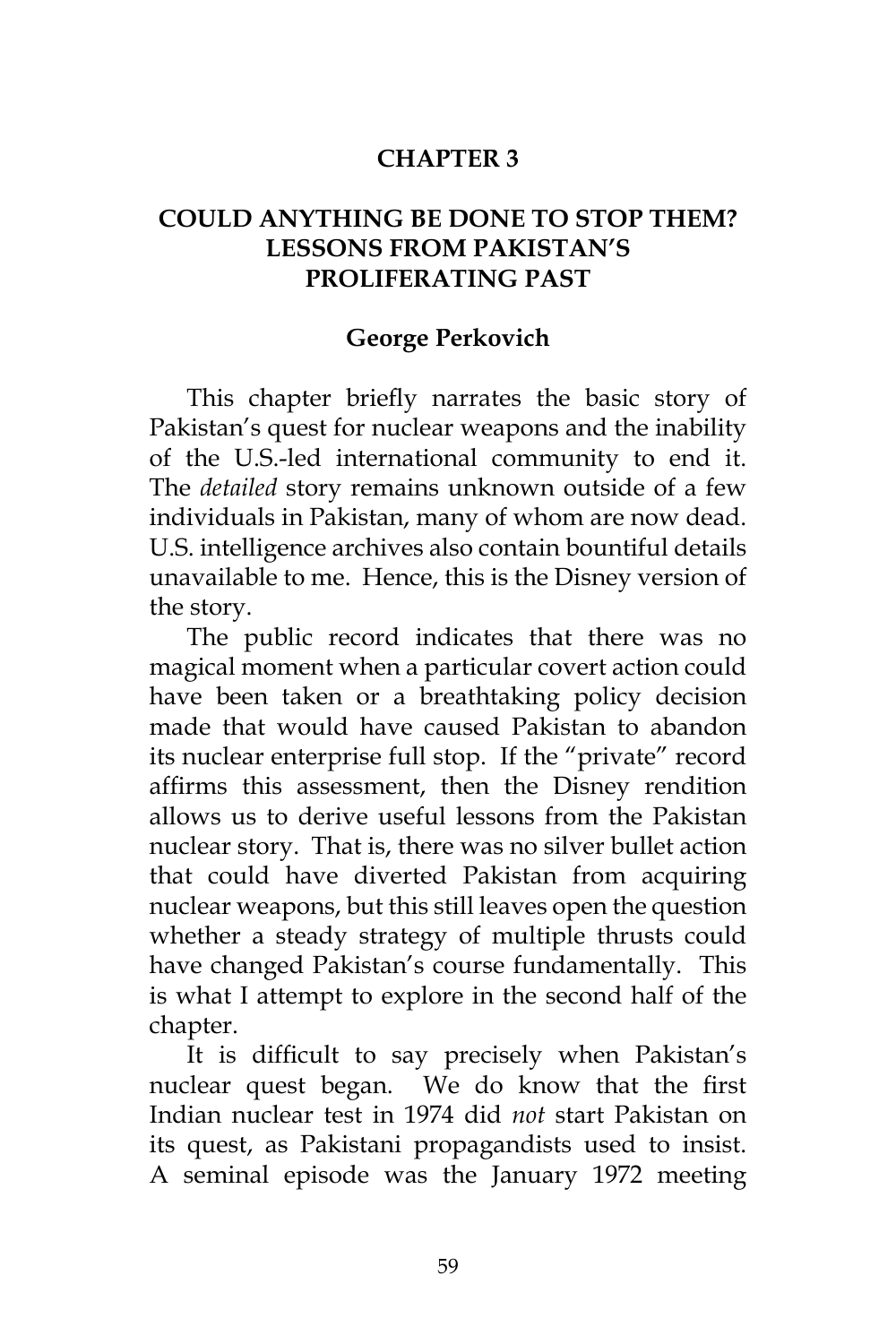in the Chief Minister of Punjab's home in Multan, where Prime Minister Zulfikar Ali Bhutto reportedly exhorted a gathering of Pakistan's nuclear technology establishment to produce a fission bomb in 3 years, as the Americans had with the Manhattan Project. Bhutto said he would spare no expense in helping them do  $it<sup>1</sup>$ 

The timing was telling. Pakistan was still bleeding from the amputation of half its former self: Civil war in 1971 had just severed East Pakistan from West Pakistan; the eastern part became the independent country of Bangladesh. Bhutto, convening in the Punjabi heart of West Pakistan, was launching the bomb initiative only a month after the ignominious defeat of the Punjabidominated Army at the hands of unmartial Bengaliis and their Indian supporters. Nuclear weapons would rebuild Pakistan's strength, heal its wounds, buttress its pride, and ensure better results in a future war. (The 1971 defeat followed unsuccessful Pakistani military campaigns in 1948 and 1965).

If nuclear weapons could equalize Indian power, Bhutto also felt they could equalize his personal power with that of the always-dominant Army. By inaugurating and overseeing the nuclear weapons program, Bhutto would control an asset as strategically meaningful as the instruments controlled by the Army, a form of internal balance-of-power politics.

But a wrinkle should be added to the story here, a bit of backstory. In October 1964, China conducted its first nuclear weapons test. Days later, on October 24, Chairman of the Indian Atomic Energy Commission Homi Bhabha went on All-India radio and professorially explained that "atomic weapons give a State possessing them in adequate numbers a deterrent power against attack from a much stronger State." In an example of the perennial false salesmanship of the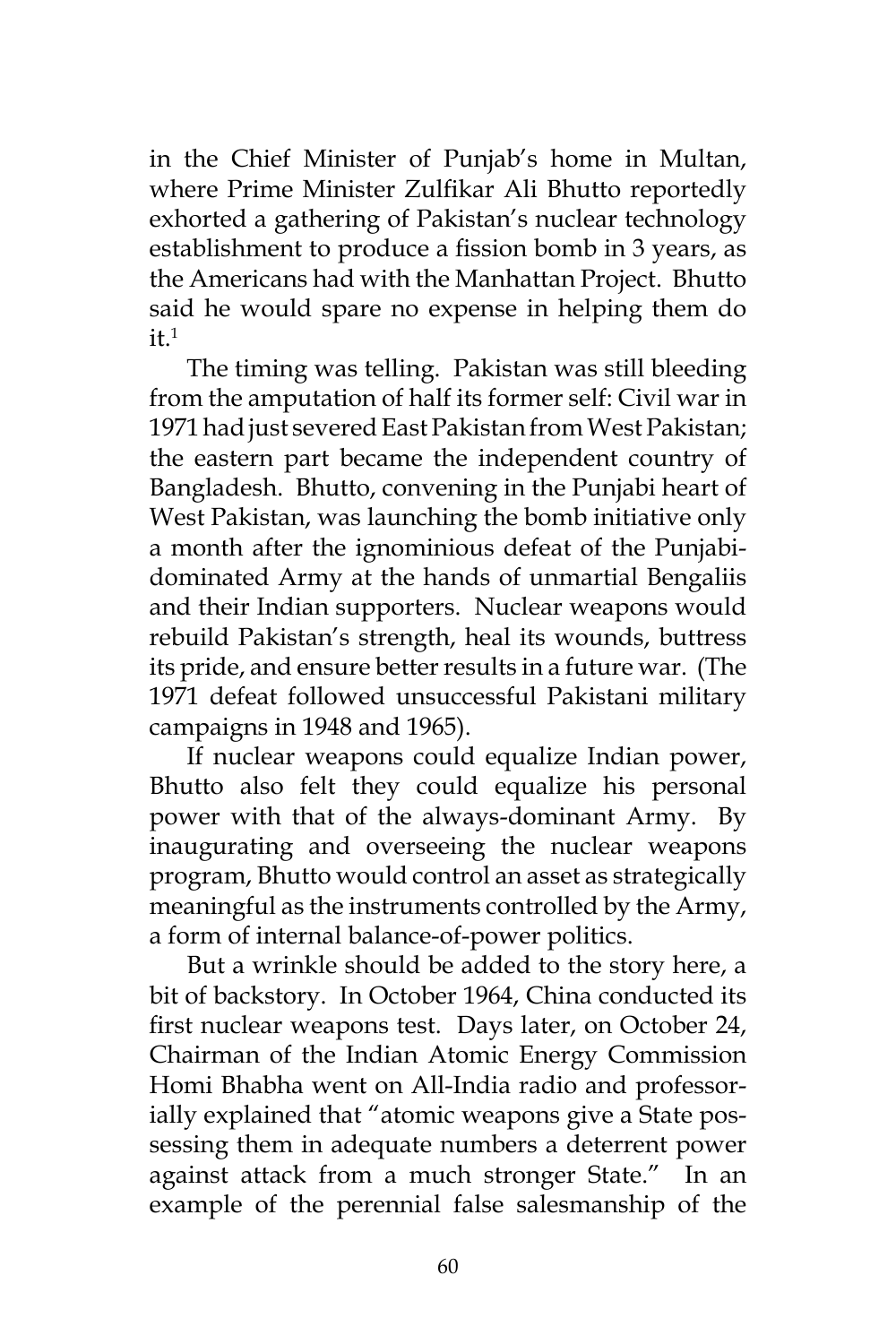Indian nuclear establishment, he mentioned the remarkably low cost of a stockpile of 50 "atomic bombs"—\$21 million—and described benign uses of peaceful nuclear explosives as well. Bhabha concluded his broadcast by urging the great powers to pursue nuclear disarmament in order "to create a climate favourable to countries which have the capability of making atomic weapons, but have voluntarily refrained from doing so."2 Bhabha's broadcast clearly intimated that India could build nuclear weapons if it wanted to, and that it would be cost effective to do so. He intended both to reassure the Indian public and to prompt political leaders to support whatever initiatives he may have then wished to pursue. Bhabha died 14 months later, but not before winning prime ministerial authorization to begin design work on peaceful nuclear explosives.

However, Bhabha's message to reassure a *domestic* audience shaken by China's nuclear achievement also was heard by an *external* audience, Pakistan. In terms of power, Pakistan was to India as India was to China. Bhabha's implicit recommendation for India to balance China made sense for Pakistan to balance India. Zulfikar Ali Bhutto listened to Bhabha's broadcast and became convinced that India was going to build the bomb and Pakistan would have to follow suit in order to deter its more powerful and domineering neighbor. Bhutto was then a minister in President Ayub Khan's cabinet. He and other Pakistani elites had noted Bhabha's broadcast and subsequent claims that India could make a bomb in 18 months if it wanted to. As I detail in *India's Nuclear Bomb*, a British journalist in early 1965 reported "deep anxieties . . . in the key ministries in Rawalpindi particularly at Defence—over the possibility that 110 million Pakistanis will wake up one fine morning in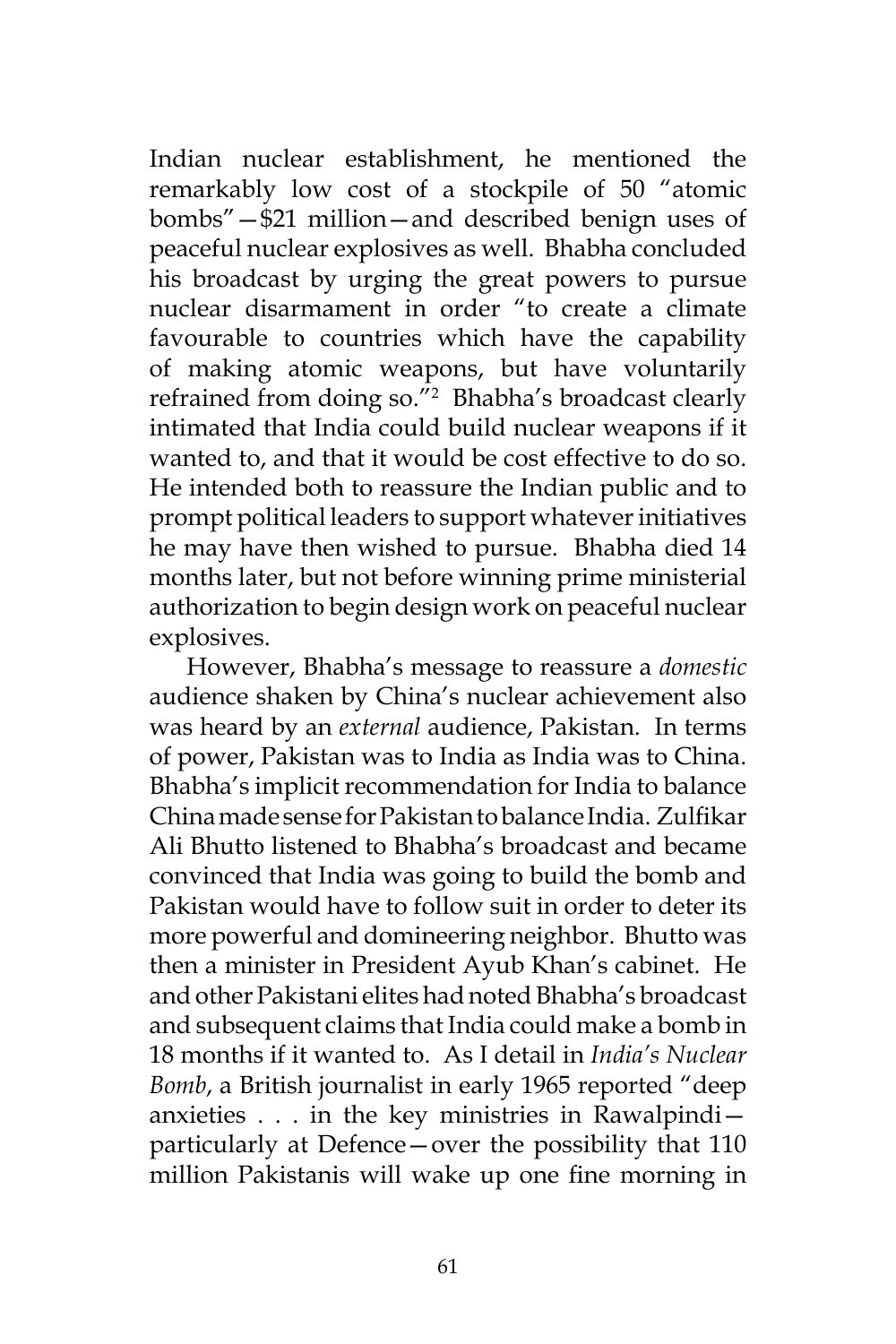the latter half of 1965 to learn from Radio Delhi that India has become the world's sixth nuclear Power."3 It was in this article by Patrick Keatley in 1965(!), that Bhutto uttered his famous statement: If India got the bomb "then we should have to eat grass and get one, or buy one of our own."

This backstory further informs the subsequent Pakistan nuclear narrative. In early March 1965 Ayub and Bhutto had met Chou En-lai in Beijing. At this meeting—Bhutto hinted in testimony in his 1977 trial—he sought China's help in acquiring nuclear weapons capability. Bhutto's reliability deserves to be questioned, but we do know that China eventually provided fulsome assistance to Pakistan.

The year 1965 also brought a war that foreshadowed how nuclear weapons capability would embolden Pakistani leaders to escalate efforts to wrest Kashmir away from India. I believe, but cannot prove, that Pakistan initiated the 1965 war to take the Kashmir valley from India before India acquired nuclear weapons, which Ayub and Bhutto feared would be sometime in the next year. Given how focused Bhutto and others were on the feared Indian rush to build the bomb and the deterrent effects an Indian bomb would have on Pakistan, it is inconceivable that this factor did not enter into the Pakistani decision to launch the 1965 war. After Pakistan acquired basic nuclear explosive capability in 1987 it was emboldened in 1989 to invest heavily in a sustained insurgency against Indian occupation of Kashmir. And then, after the tests of 1998, the Pakistan Army still more boldly wrested away a chunk of Indian-held territory near Kargil, leading to a brief but intense military conflict.

To sum up this first Act, then, we see that Pakistani leaders' obsession with stymieing or besting India,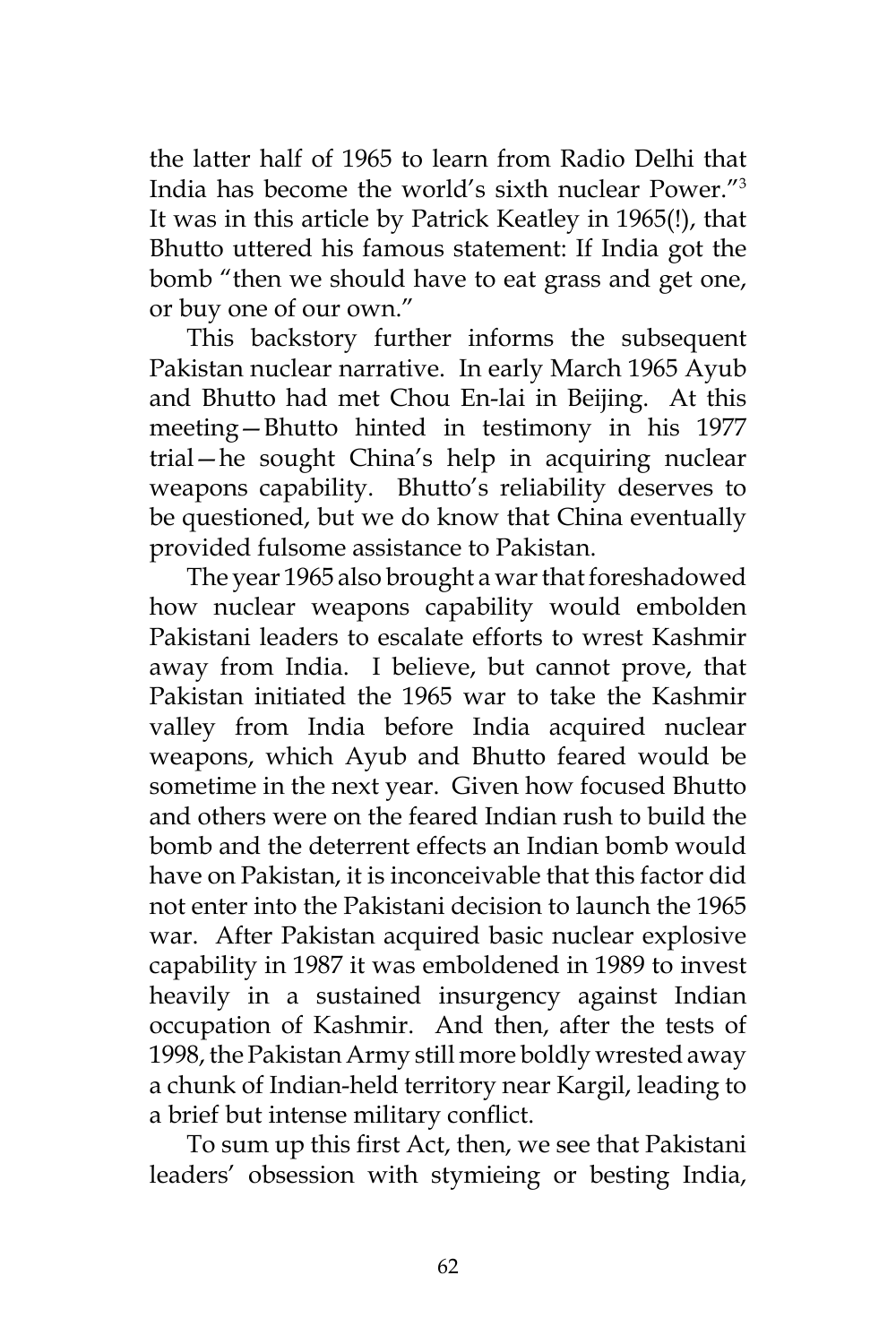and proving their nobility by taking the Kashmir Valley from it, determined that the first hint of India's acquisition of nuclear weapons capability would drive Pakistan to match. Nuclear weapons would be the ultimate equalizer, the denier of Indian superiority, the proof of Pakistani mettle and durability. As long as the Pakistani (largely Punjabi) obsession with India would remain, the determination to acquire an equalizer to its power would be unstoppable. And the depth of the desire and the importance of the object desired meant that deals would be sought and made with China and anyone else who could help to acquire nuclear capability, by hook or by crook. It is nearly impossible to conceive how the Pakistani obsession with equalizing India could have been temporized by the United States or anyone else, and how once India pursued nuclear weapons capability Pakistan could have been persuaded not to follow.

When the nuclear quest officially began in 1972, the technical leaders initially sought to follow something like an Indian model by using international nuclear cooperation to develop a large peaceful nuclear complex that would include plutonium reprocessing. One of Pakistan's major shortcomings was the lack of highly trained scientists and engineers. International cooperation would be necessary not only to acquire technology but also to develop cadres of engineers. By 1973, after an earlier dalliance with the United Kingdom Atomic Energy Agency, the Pakistan Atomic Energy Agency contracted with a Belgian firm to secretly build a pilot-scale reprocessing plant in Pakistan, which eventually became known as PINSTECH.<sup>4</sup> This plant was not sufficiently large to be the source of an ambitious nuclear weapons capability, but cooperation in building and operating it could prepare Pakistani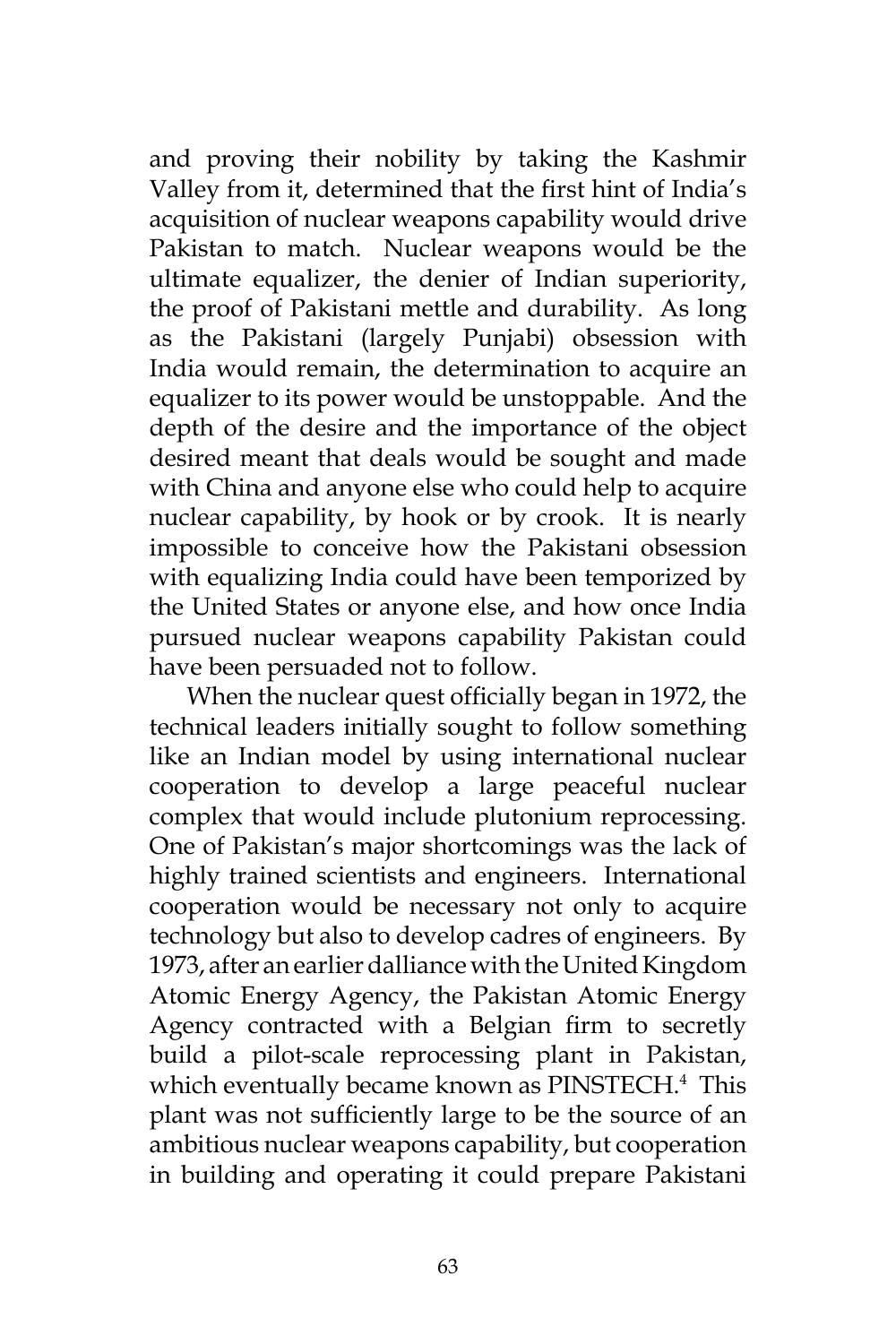cadres to scale up a reprocessing program later. Pakistani nuclear officials also entered negotiations with France to acquire an industrial-scale reprocessing plant. Pakistan hoped to obtain the facility free from safeguards. This was possible insofar as France had not yet signed the Nuclear Nonproliferation Treaty and therefore was not legally obligated to insist on safeguards at plants it cooperated in building in other countries. But the talks proceeded slowly and fitfully.

The initial plan, at least as it was related to me years later by the then-Chairman of the Pakistan Atomic Energy Commission, Munir Ahmad Khan, was not to divert or misuse foreign-supplied reactors and a reprocessing plant to produce nuclear-weapons fuel, but rather to use the know-how gained from this cooperation to indigenously produce parallel capabilities that could yield a bomb. It is probably more accurate to say that Pakistan was planning to use whatever assistance it could get away with using to acquire material for a bomb, and if it could be done via the French-supplied plant, it would, and if somehow material could not be diverted, then Pakistan would use the knowledge and contacts gained to build their own means later.

But Pakistan was not India, and an Indian-sized and paced nuclear program was infeasible for Pakistan. Moreover, the world after the Indian test of 1974 was not the world in which the United States, Canada, and others had supplied India with the reactor, heavy water, and reprocessing plant it used to produce its first nuclear explosive. Pakistan got knocked backward by the political shock waves of the Indian test. The world's advanced nuclear technology states were now moving to tighten controls on exports of reactors, reprocessing plants, and other sensitive technologies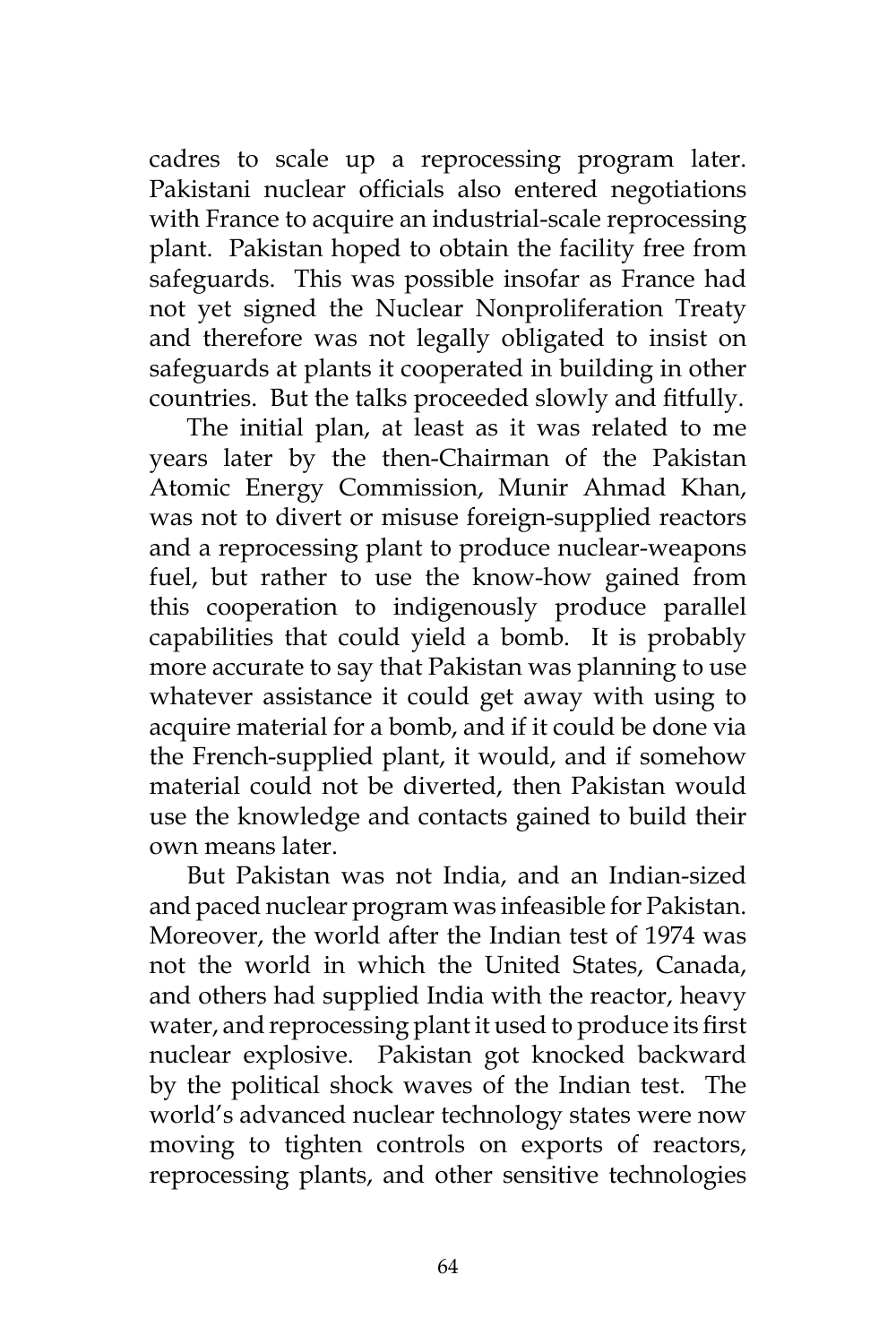and know-how. Plans to develop a large nuclear establishment with foreign help and then build off it a weapons capability became much less promising. All the more so, given that Pakistan had no remotely feasible economic rationale for needing the plutonium reprocessing plant it had contracted the French statebacked firm, Societe Generale Nucleaire (SGN), to build. In 1975, Prime Minister Bhutto evinced frustration at the slow pace of negotiations with the French over the reprocessing plant. The French were now insisting that Pakistan implement International Atomic Energy Agency (IAEA) safeguards on the proposed facility.

The Indian test also reduced the appeal of the plutonium-route for Pakistan, given the amount of time it would take to build a production reactor and a reprocessing plant even if foreign cooperation was forthcoming. Pakistani leaders psychologically could not wait.

Prime Minister Bhutto therefore must have been highly receptive when a Pakistani engineer residing in Holland wrote him in 1974, after the Indian test, offering his services to Pakistan's nuclear program, particularly in the area of uranium enrichment. Bhutto responded by inviting Khan to meet the next time the latter was in Pakistan, which happened in December 1974. A. Q. Khan began what became a vicious rivalry by denouncing Munir Ahmad Khan's leadership of the nuclear program and his plans to base it on plutonium. Bhutto invited A. Q. to return to Pakistan and lead a uranium-enrichment effort, which Khan did in January 1976, as the plutonium route was looking more difficult.

A. Q. Khan is now a household name around the world, but he was a nobody when he departed his Dutch engineering firm, FDO, and returned to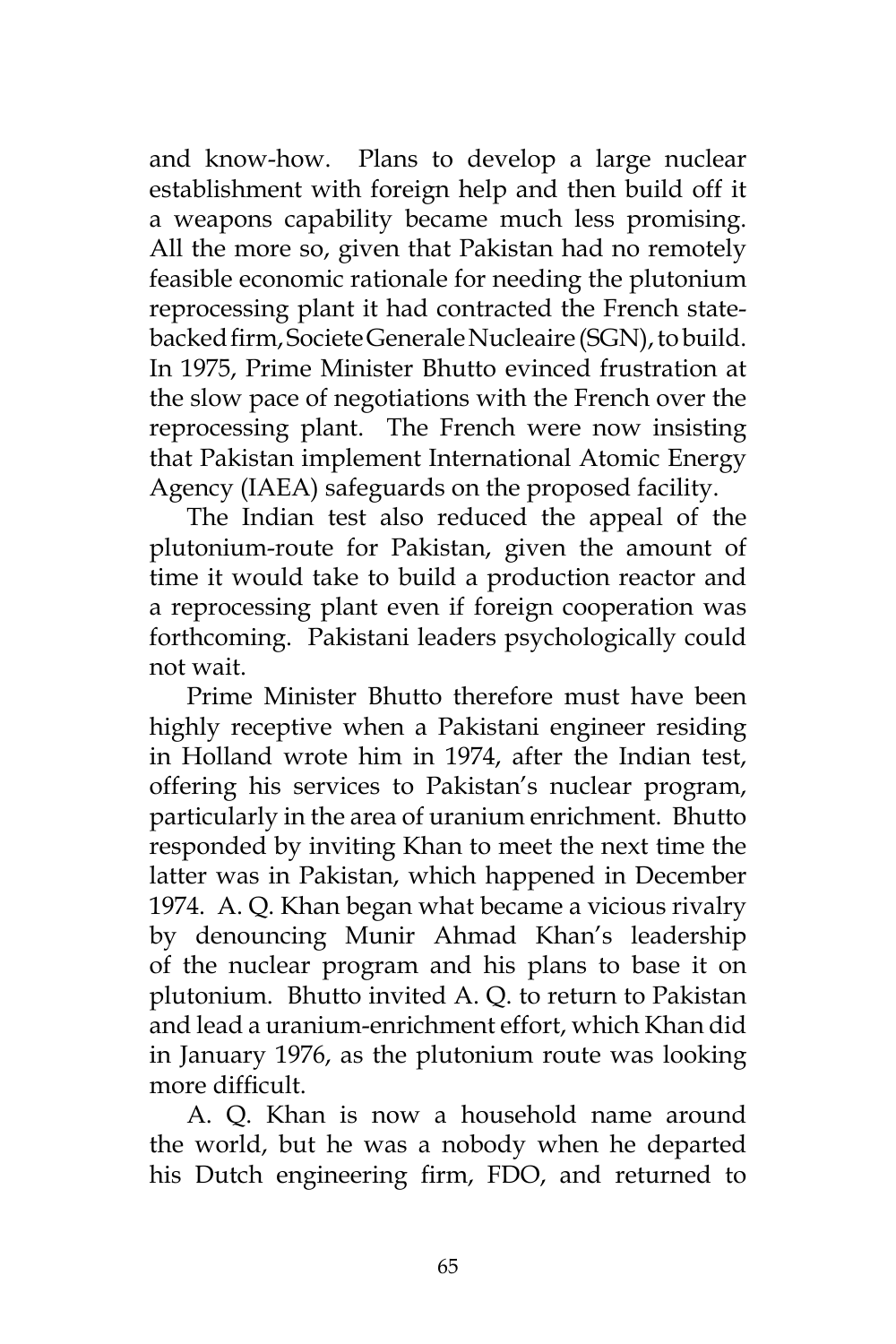Pakistan to begin an illustrious proliferation career. Open sources do not specify which logistical means he used, but Khan provided to Pakistan blueprints for a URENCO uranium enrichment plant and, according to Shahid-Ur-Rehman, components of at least one centrifuge. In this sense, Khan himself was the first model for the proliferation network he later famously established, many of whose key personnel are/were based in Europe.

While A. Q. Khan was making his plans to return to Pakistan, Prime Minister Bhutto visited Washington in 1975 to play a game that the United States and Pakistan have repeated many times since. Bhutto knew that many people, especially Realists such as Secretary of State Henry Kissinger, would expect Pakistan to build nuclear weapons after India's test. As Bhutto departed Pakistan, he told the press that Pakistan's nuclear weapons policy was "under constant review" and depended on whether the United States would help Pakistan acquire sufficient conventional weapons to obviate the need for nukes. In Washington, Bhutto duly leveraged the promise of nuclear restraint for renewed U.S. arms sales. (The United States had cut off such sales since the 1965 war.) American officials were not completely naïve. They sought a promise from Bhutto that Pakistan would "forego or at least postpone development of a nuclear explosion option," in the words of a draft State Department memo.<sup>5</sup> Bhutto obliged by signing a secret note typed on a small piece of stationary promising that in "developing its nuclear technology, Pakistan would not divert any of its urgently needed development resources to the expensive efforts required to produce a nuclear explosion provided its defence in the conventional field is assured."<sup>6</sup> Here U.S. officials were completely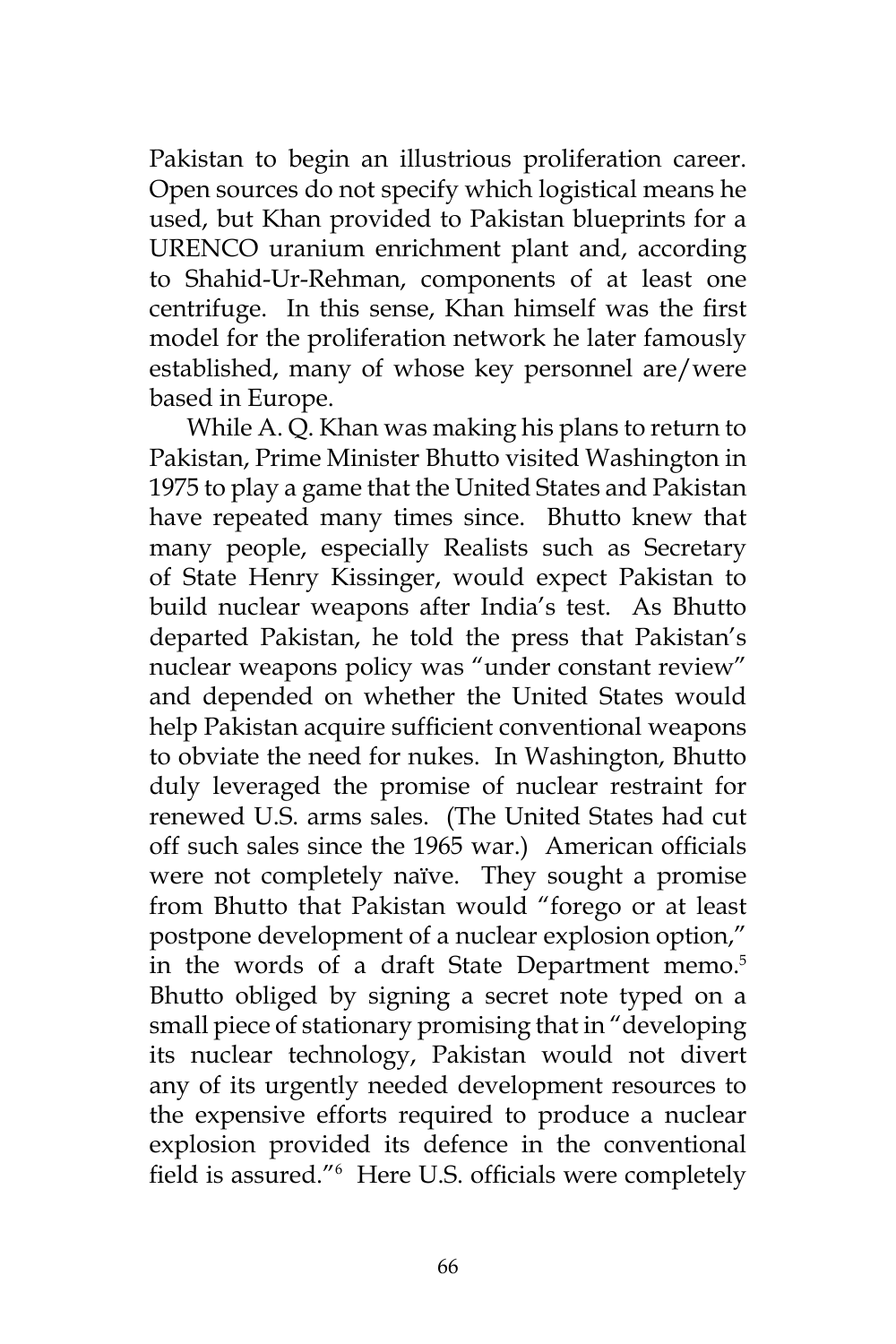naïve if they thought that this formulation—or any promise, really—would slow the Pakistani nuclear effort. Pakistani leaders, like those in many countries, have always thought (or been told) that nuclear weapons are inexpensive, the biggest bang or strategic asset for the buck. Moreover, if Pakistan did not lower its already paltry development spending in order to finance the bomb program, it would meet these terms. Furthermore, Pakistan was soliciting Arab states such as Libya and perhaps Saudi Arabia to underwrite the nuclear program, much as it later would sell nuclear assets to help pay for strategic programs. The best that can be said for the United States here is that its officials were probably willingly duped by Pakistani leaders, much as they are today.

Notwithstanding Bhutto's meaningless promise, Pakistan was gearing up to launch an enrichment program that would proceed as fast as its procurement and engineering efforts would allow. To the extent that he was trading time for military cooperation and good will, Bhutto, like Iranian officials today, was cunningly selling the liability of his state's technical program as an asset. Pakistan could not technically go faster, but it could be paid off for promising to go slow.

Meanwhile, the United States was pressing hard to minimize, if not eliminate, the threat posed by the French-Pakistan reprocessing plant. Pakistani officials had not intended this plant to be a decoy, but in some ways it was becoming one, while the real action was in the enrichment field. Bhutto visited Paris in late 1975 and encountered stiff insistence that Pakistan accept safeguards on the proposed plant. By early 1976, the Ford Administration was openly pressing Pakistan to abandon the bid for the plant and France to pull out of its agreement to provide it. Pakistan had retroactively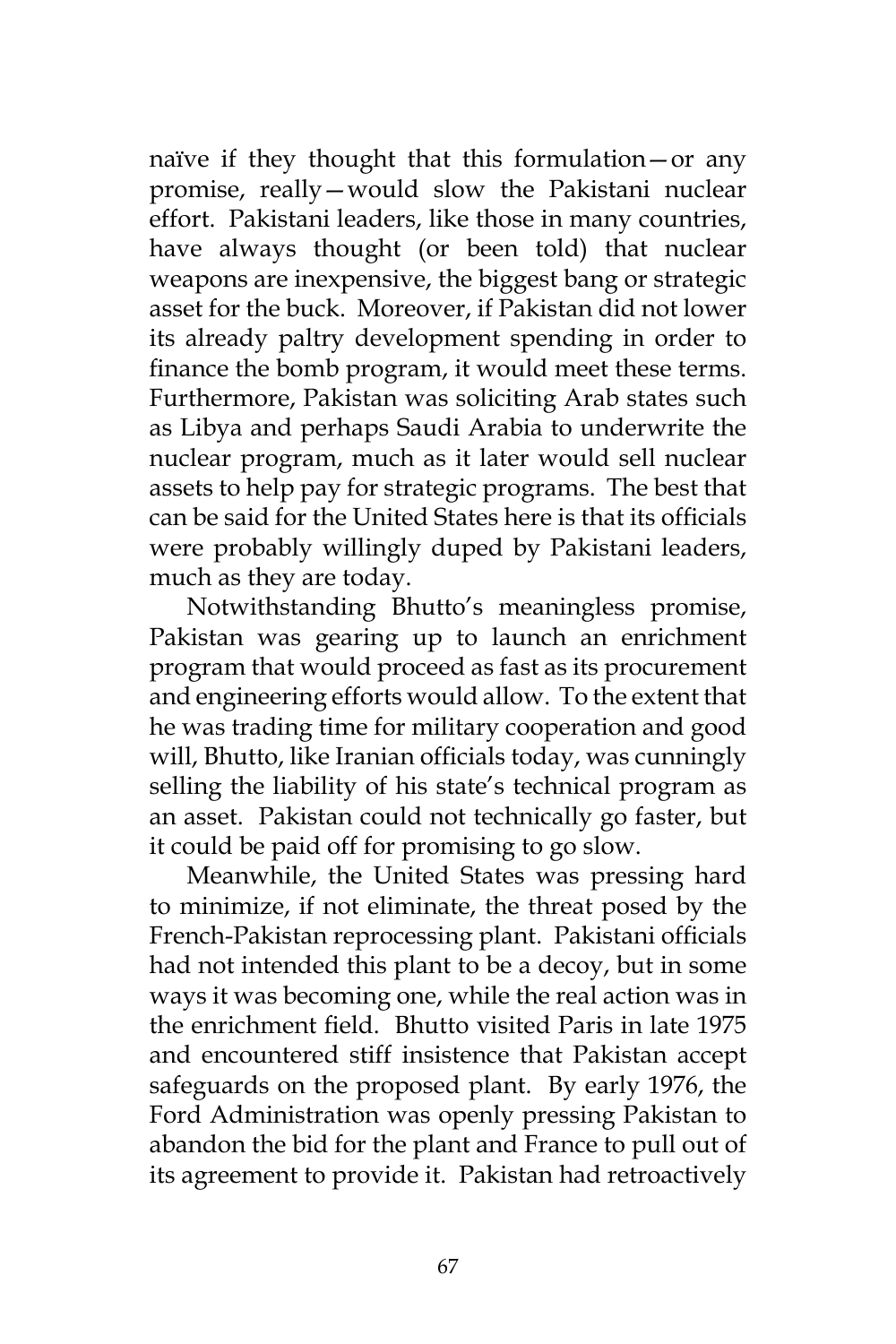in 1976 announced plans to build eight nuclear power plants that would give a technical-economic rationale to the reprocessing plant. (This resembles Iran's announcements of reactor-building plans after its otherwise alarming uranium enrichment and heavy water production plants were discovered under construction in 2002). The United States encouraged Canada to use its leverage as supplier of Pakistan's KANUPP reactor near Karachi to press Pakistan to drop its reprocessing plans.

Nonetheless, France and Pakistan proceeded with the reprocessing plant deal in March of 1976, as Pakistan capitulated to France's late insistence that the plant operate only under IAEA safeguards. In August, as Secretary of State Henry Kissinger was visiting Pakistan, the United States offered to sell Pakistan A-7 attack aircraft if Islamabad would agree to abandon the reprocessing plant deal with France. The multilateral dispute continued, as the United States and Canada pressed Pakistan, and the United States pressed France, to forego construction of the plant. In November, the U.S. Defense Department agreed to sell Pakistan 110 A-7 attack planes, contingent on congressional and State Department approval, the latter of which would be contingent on Pakistan's abandonment of the reprocessing plant. (The United States was less successful in the 1980s using conventional arms sales to motivate Pakistan to abandon its uranium enrichment program). By December 1976, the French government tried to relieve pressure by announcing it would not supply nuclear reprocessing plants in the future, after the Pakistan project was completed. French officials hinted they would not be displeased if Pakistan canceled the contract.7 The Canadian government pressed on and announced that it would suspend its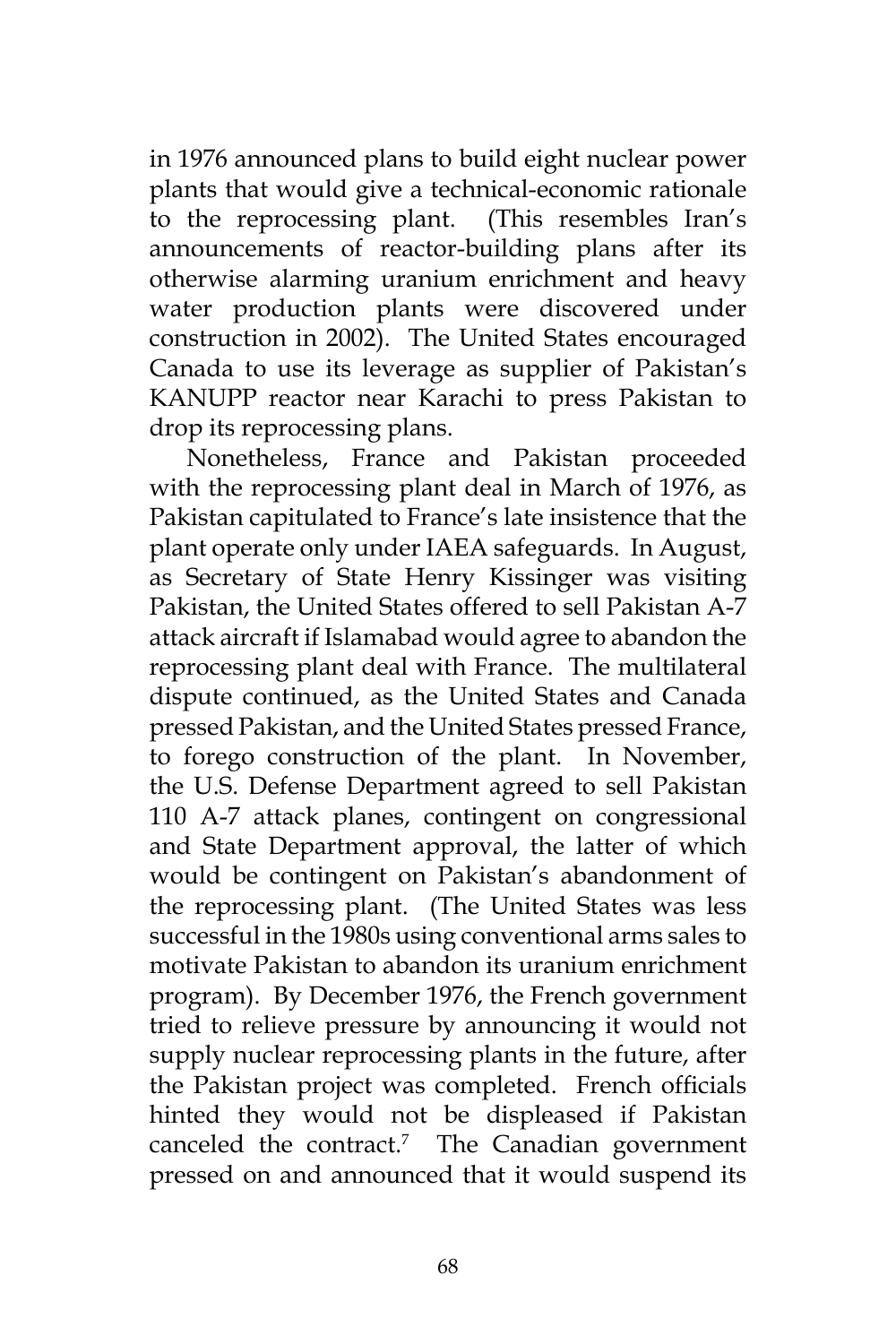nuclear cooperation agreement with Pakistan and not supply uranium fuel for the Karachi Nuclear Power Plant.

The year 1977 brought changes that further dampened enthusiasm for Pakistan's overt nuclear program: General Zia ul-Haq launched a military coup and placed Zulfikar Ali Bhutto in prison, from where he would be hanged in 1979. The United States in 1977 also had imposed economic sanctions on Pakistan, invoking the Symington Amendment of 1976, which called for withholding military and economic aid to any country that, without fullscope safeguards, imports uranium enrichment or plutonium reprocessing facilities.

Throughout this period from 1976 through 1978, the United States led the formation of the Nuclear Suppliers Group. At the instigation of Congress, the United States also adopted legislation that would set tough American standards for nuclear exports, which would then be promoted internationally. The most fundamental rules of what we now refer to as the nonproliferation regime were being established. Central among them was the demand that states receiving international nuclear technology or material should put all of their nuclear facilities under safeguards, not merely the facilities to which assistance is directed. If upheld, such a fullscope safeguards rule would deprive Pakistan of the sort of assistance its initial nuclear plans counted upon, much as India's had. Fortunately, for Pakistani bomb seekers, however, A. Q. Khan already had stolen foreign assistance. Khan also had brought with him valuable knowledge of individuals and businesses that could supply components for a centrifuge plant. Thus, as the elements of the nonproliferation regime slowly took shape, Pakistan was already tunneling around them. (The fullscope safeguard requirement was not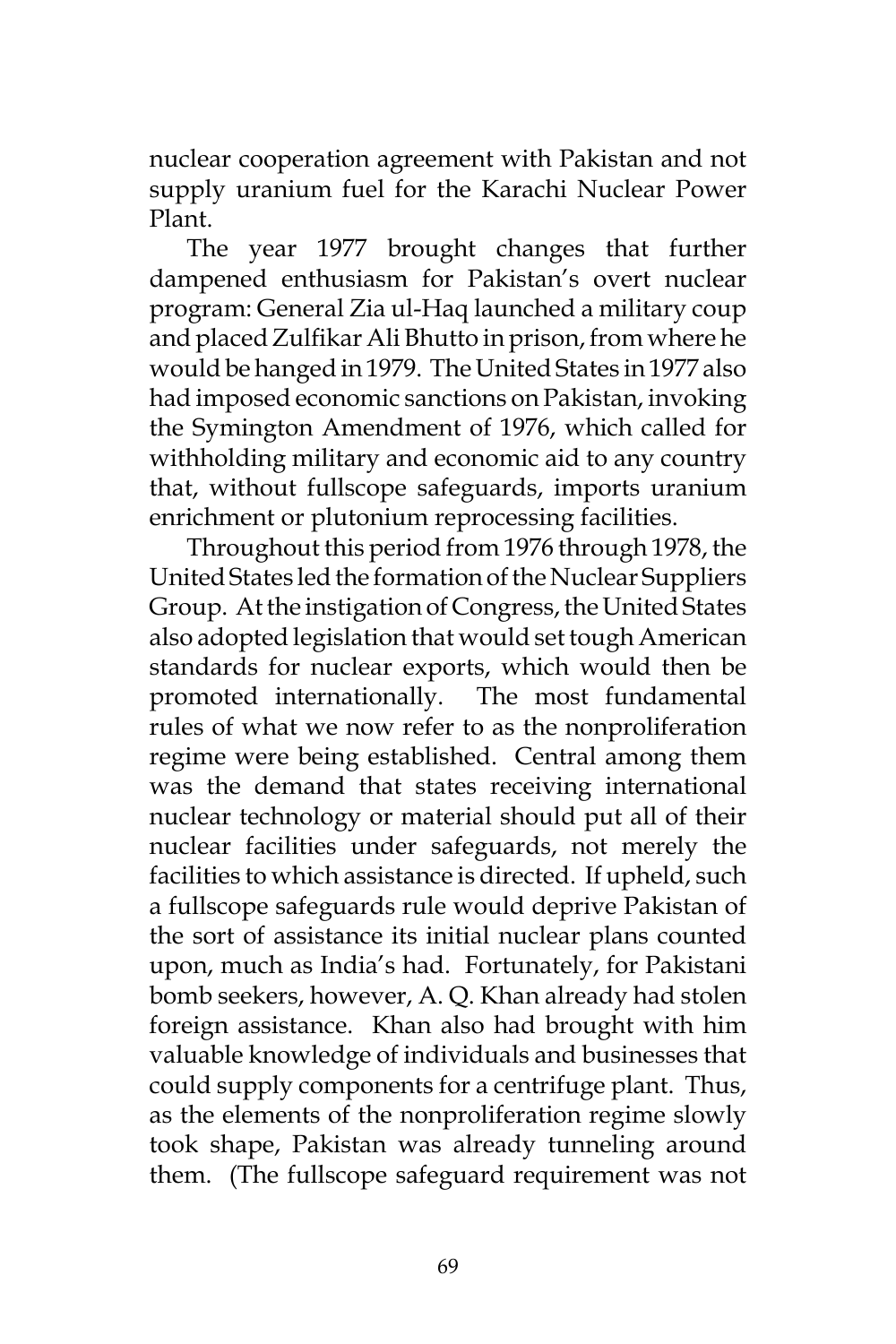adopted by the Nuclear Suppliers Group until 1992, although it became part of U.S. law in 1978.)

In August 1978, with growing U.S. pressure and doubts about Pakistan's intentions, France revoked its nuclear cooperation contract with Pakistan. The French decision reflected not only appreciation of the dangers of nuclear proliferation, and the effects of international pressure and the loss of civilian government in Pakistan, it also stemmed from internal political dynamics as the deal's chief high-level proponent, Prime Minister Jacque Chirac, had stepped down, leaving the more skeptical President Valery Giscard d'Estaing a freer hand to terminate the contract.

Meanwhile, for all of the concentration and ultimately successful international effort to dissuade France—a modern, Western democracy—from helping Pakistan on the plutonium route to the bomb, Pakistani engineers and procurement specialists raced secretly to build the undeclared enrichment plant at Kahuta.

In 1979, the Soviet Union invaded Afghanistan. Pakistan became an indispensable partner of the United States in compelling the Red Army to leave. This was an absolute and immediate strategic imperative. In the ensuing years, intelligence services would occasionally report evidence of Pakistan's further progress in acquiring nuclear weapons capability, but Pakistan's indispensability on the frontline of the Afghan war immunized it from severe punishment or pressure. It is important to remember that the Pressler Amendment of 1986 was encouraged by the Reagan administration as a means to deflect Congress (encouraged indirectly by Israel) from imposing serious sanctions on Pakistan over its nuclear weapons program. The Amendment forestalled sanctions as long as the President could certify that Pakistan did not possess a nuclear explosive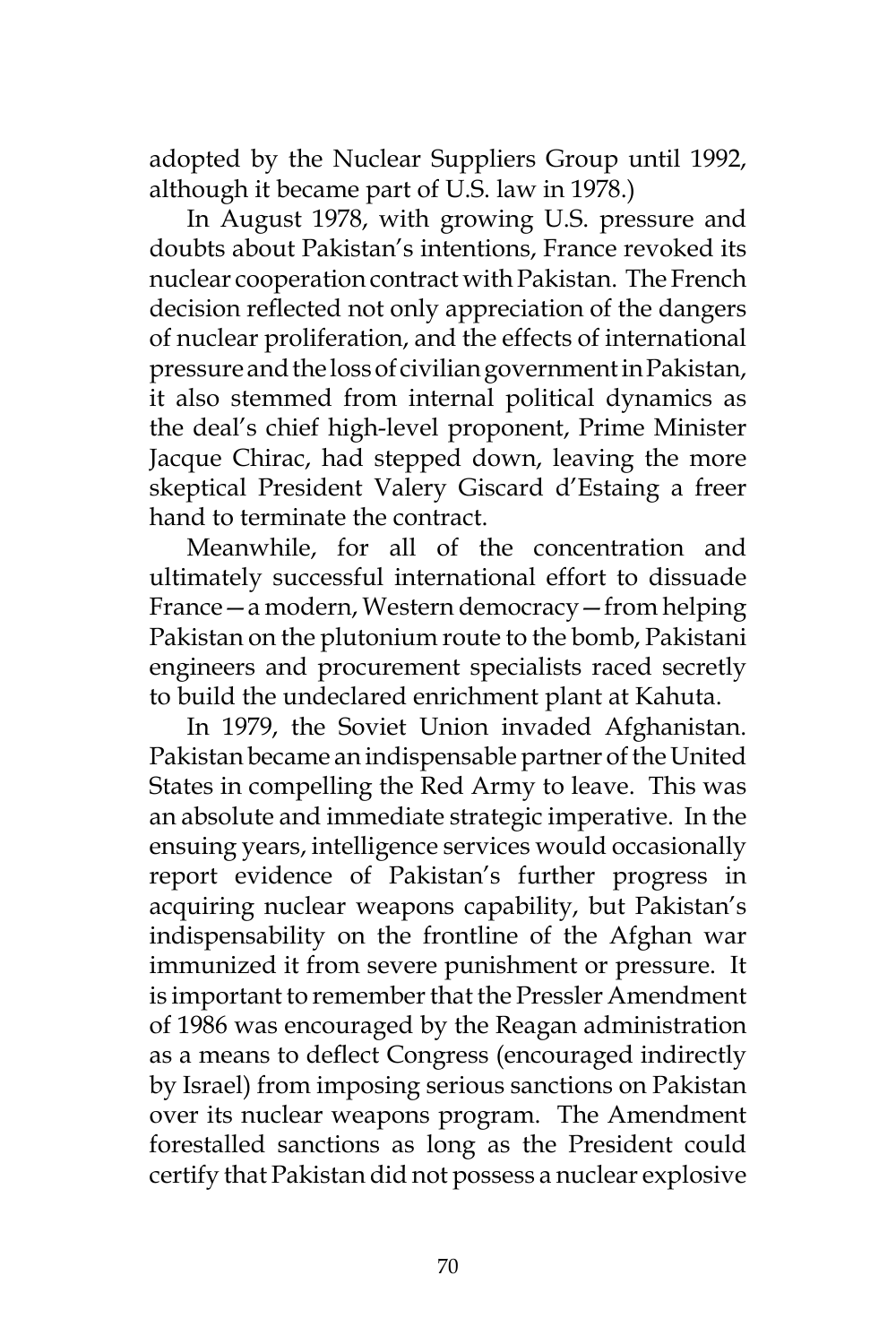device. From 1986 through 1989, the President made this certification annually, to the discomfort of some nonproliferation officials who felt that intelligence and veracity were contorted beyond recognition to do so. And then, once the Soviet forces had been fully withdrawn, and the Berlin Wall had fallen, in 1990, President Bush acknowledged that he no longer could certify Pakistan's nonpossession of a nuclear explosive. Major sanctions were imposed on Pakistan.

It was too little, too late, however. Pakistan already had achieved a rudimentary nuclear weapons capability in 1987.

The 1990s were in many ways a lost decade for Pakistan and for U.S. relations with it. The Pressler sanctions hastened the practical U.S. withdrawal from Pakistan. To Pakistanis—of all classes—the United States was now acting like an abusive, arrogant man who seduced and lavished gifts on his mistress when he was desperate in the 1980s and then discarded her when his fortunes improved with the Soviet Union's demise. Being sanctioned across the board for a nuclear weapons program that the United States had indulged as long as it was convenient, Pakistanis lost what little sense of propriety they felt toward international nonproliferation rules. The A. Q. Khan proliferation network flourished. And while we may never know the degree to which Pakistani state officials at high levels knew about this proliferation, it is safe to believe that their contempt for the discretionary way the United States had applied proliferation sanctions to Pakistan made most of them undisposed to lose sleep over whatever norms and rules the Khan network was transgressing. These were norms and rules that tolerated (if not tacitly endorsed) Israel's possession of a nuclear arsenal, treated China's nuclear activities inconsistently, and had been switched on and off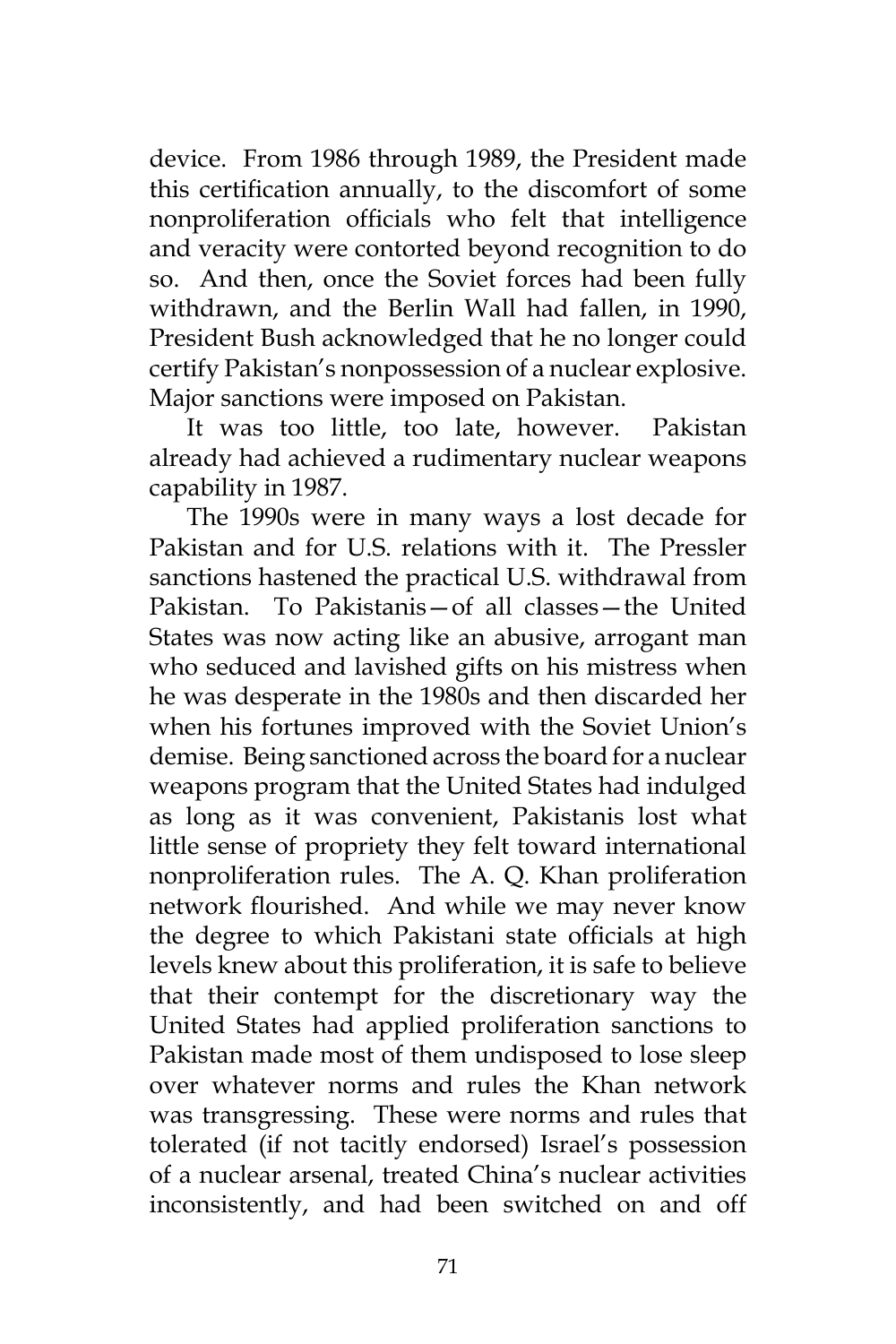toward Pakistan as it served U.S. interests. Besides, India already had tested a nuclear explosive.

As the United States sanctioned itself out of Pakistan and basically ignored Afghanistan, Pakistani intelligence was cultivating the Taliban. The freedom fighters of the Afghan War were becoming the Taliban and al-Qaeda of 2001. This dangerous effect of nonproliferation sanctions need not have arisen—the United States could have stayed involved at least in Afghanistan—but the tendency of sanctions to isolate the sanctioner—the United States—from the targeted country needs to be considered more openly.

In May 1998 Pakistan followed India and tested nuclear weapons (though the number of devices actually detonated is unclear from open sources). One could recount this episode in detail: who argued against testing, what the United States offered Pakistan not to do it, how Pakistani intelligence fabricated reports that Israel was about to launch preemptive airstrikes against Pakistan's nuclear assets. But the key point is simple: Pakistan's obsession with matching India overrides all else, so there was no way Pakistani leaders would not test. The most telling thing to note is that India claimed to have tested five nuclear devices (on May 11 and 13) and Pakistan claimed that it had detonated six. Mythology is more important than veracity: The myth that Pakistani leaders seek to maintain is that anything India can do, they can do one better.

Importantly for our story, the nuclear tests of 1998 strengthened the logic established in 1989 of nuclear weapons capability shielding low-intensity warfare. The Pakistan Army was now emboldened by the public demonstration of Pakistan's nuclear weapons prowess, to infiltrate and take a piece of Indian-held Kashmir, begetting the Kargil War of 1999.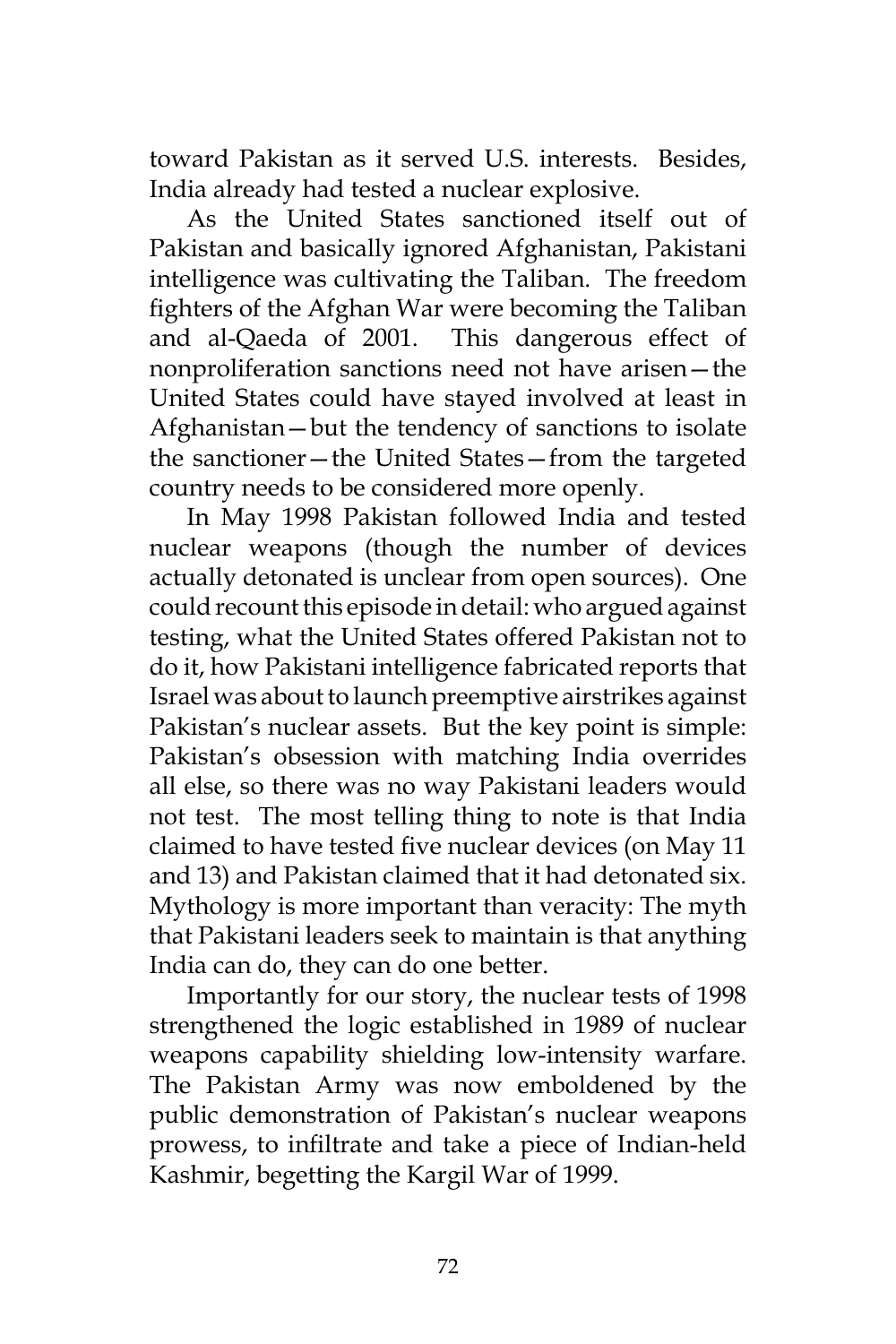This invites a provocative argument: If the United States did not try hard enough to stop Pakistan's nuclear weapons program, placing other objectives higher, the same can be said for U.S. and international interactions with Pakistan over the Kashmir conflict and the terrorist tactics used therein (still being used today). Indeed, the two phenomena or threats are related. Pakistan's nuclear weapons provide deterrent cover for the insurgency/terrorism it has nurtured. Once nonproliferation sanctions had been imposed, there were few other policy options open to the United States, and it basically withdrew, leaving the Pakistani relationship with terrorist organizations unaddressed. In hindsight, the two threats—proliferation and terrorism—should have been treated together, and the effect of sanctions in removing the United States from the scene should have been analyzed more carefully. The key challenge—which was overlooked or dodged—was and still is to reduce the Army's dominance of Pakistani politics, economics, and ideology, because the Army's obsession with bleeding India produces the security threats that Pakistan poses to the United States. The situation today in Iran may pose a similar challenge—proliferation emboldening Iranian actors to increase support for insurgents/ terrorists in Israel and Lebanon—while the United States has long sanctioned itself out of any relationship with Iran. (United Nations [UN] sanctions, which all states are legally bound to implement, can be much more effective for the economic and political isolation they impose).

Thoroughness argues for extending the story and describing how Pakistan has continued to expand its stockpile of fissile materials, now including plutonium, and how its arsenal has grown unabated and in parallel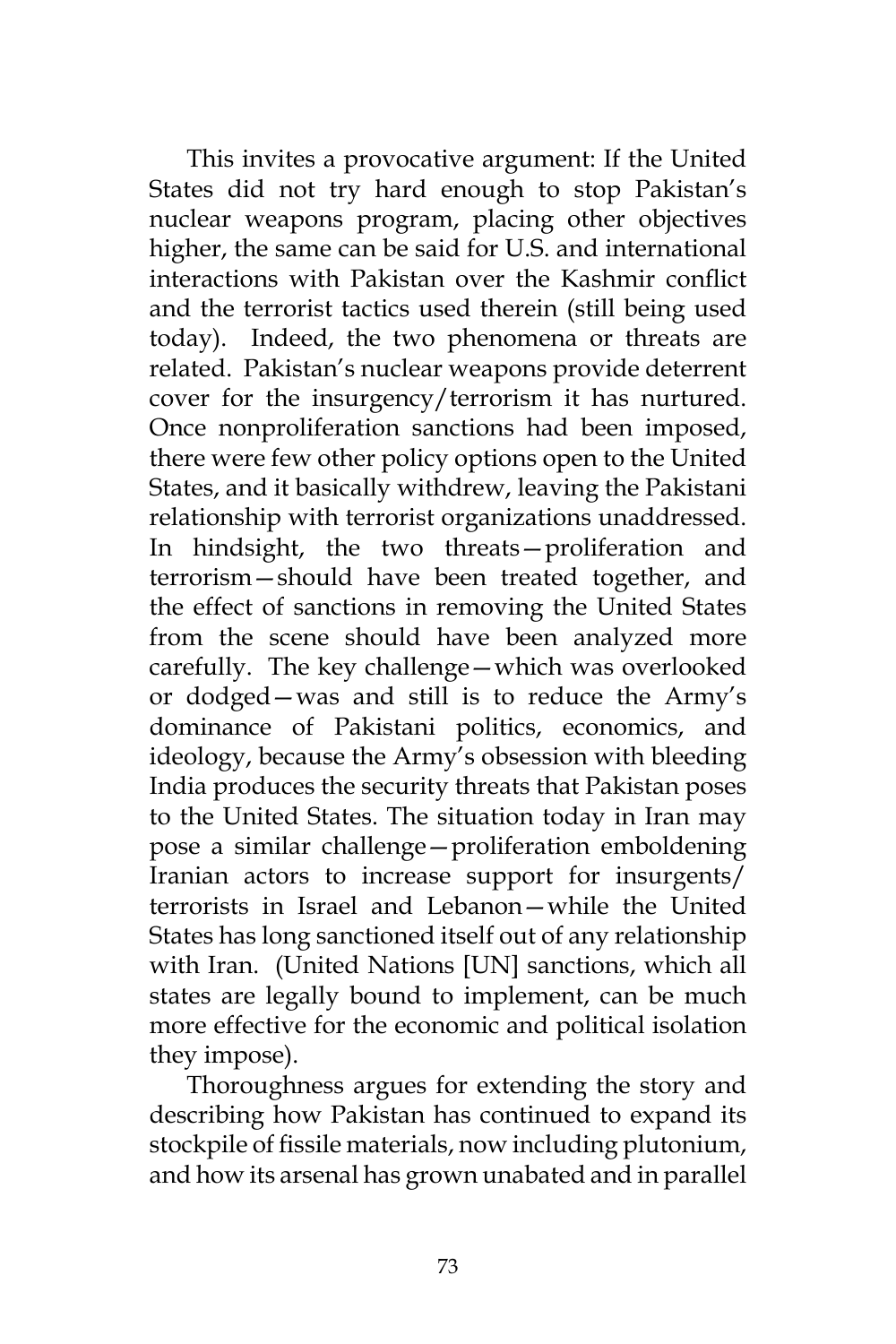with advances in missile delivery systems. Yet there is little that outside actors could do to channel or abate this activity, other than promote a global halt to fissile material production and a framework for limiting nuclear and missile arsenals that would include China, which, in turn, would not participate without the United States and Russia agreeing to limit military programs that threaten China.

Pakistan's management and control of its nuclear arsenal and infrastructure is a more productive object of interaction. There is little one can narrate here based on public sources, other than to say that since 2000, the Pakistani Army under General Kidwai, the man in charge of the strategic forces, has taken great pains to establish systems and procedures to reduce the risk that unauthorized actors could acquire nuclear materials and weapons. At the same time, the Pakistani Army (unlike Indian political leaders) treats its nuclear arsenal as a useable, vital military instrument, and so establishes doctrine and operations to be able to deploy this arsenal quickly and decisively. This preparation to use nuclear weapons necessarily entails risks that could be seen as part of the proliferation problematique.

Thus, this simplified story ends with a focus now not on preventing Pakistan's acquisition of a nuclear arsenal, but rather on preventing its loss of control over this arsenal. The concern now includes how Pakistan's ongoing imports to sustain its strategic force can be prevented from morphing once again into an export program, a nuclear Wal-Mart. And, less widely appreciated, the Pakistan story should require us to think harder about how to keep Pakistan, Iran, and perhaps others from being emboldened to increase insurgent or terrorist activities under the deterrent cover of nuclear weapons capability.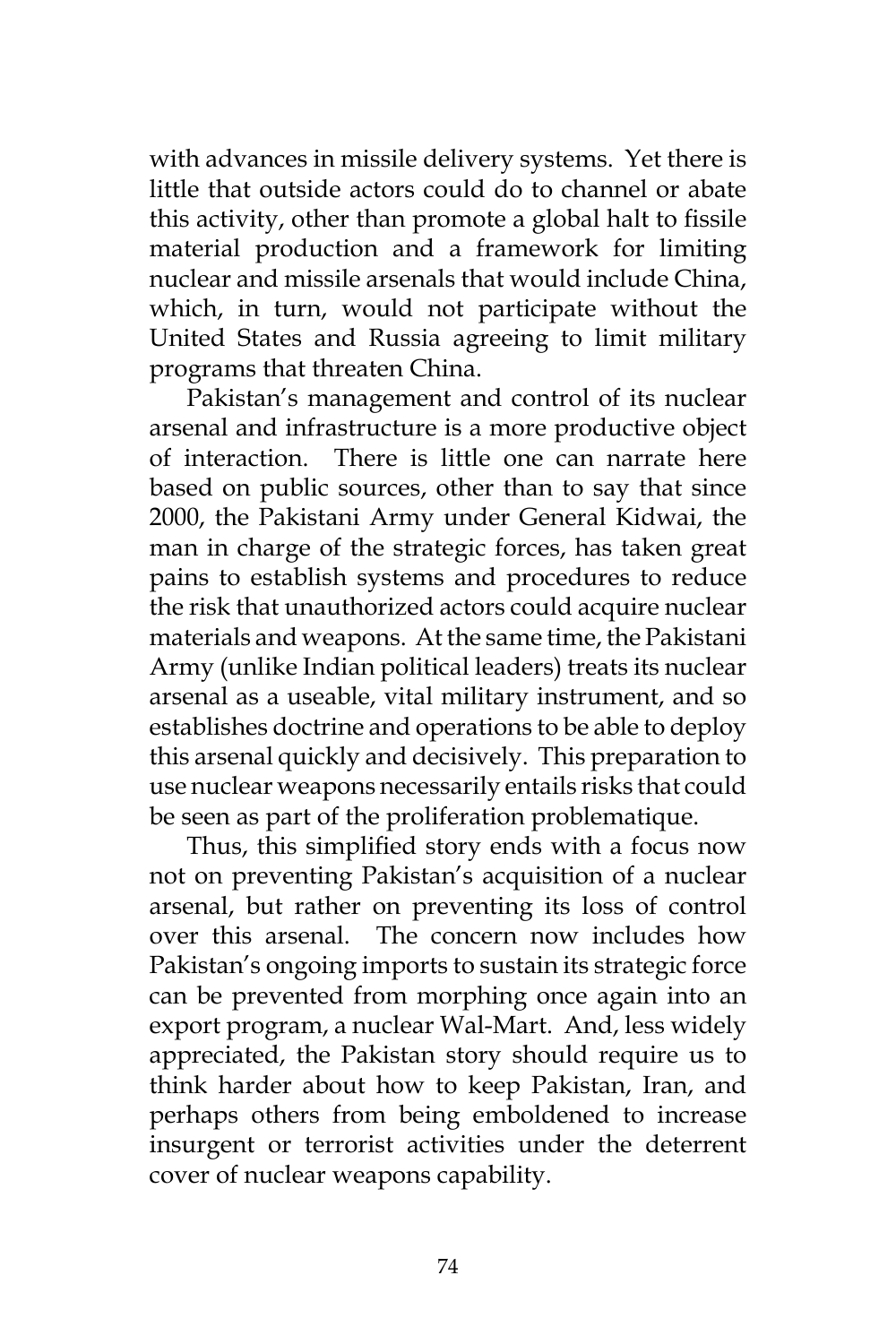Pakistan's nuclear experience and the effects of U.S. and other actors' efforts to shape it offer many lessons. Specifying what one wants to learn can illuminate the nature of the proliferation challenge. The following are questions that lead the inquiry in diverse directions.

1. What does the Pakistan case teach about why countries seek nuclear weapons?

2. What does it teach about whether and how countries can be *persuaded* to abandon the *desire* to acquire nuclear weapons?

3. What does the Pakistan case teach about the feasibility of *blocking states from acquiring* nuclear weapons and the means of such prevention?

4. What does Pakistan teach about the risks and/ or benefits of nuclear weapons acquisition, for the acquiring state and for international security? What can be done to lower the risks and raise the benefits?

 a. Deterrence: If deterrence does not emerge automatically, what are the conditions under which it arises? (This could be a benefit).

b. Low-intensity-conflict: Deterrence may be created at one level of potential conflict—i.e., major war—but nuclear weapons-possessing states may be emboldened to undertake aggression at lower levels of conflict thanks to the belief that escalation can be blocked by nuclear deterrence. Such lower levels of conflict can include support of insurgents, terrorism, or seemingly limited state intervention. Since 1987, Pakistan has undertaken each of these sorts of aggression.

 c. Onward proliferation: A state's capacity to produce weapons-grade fissile materials and nuclear weapons inherently raises the potential of proliferation from that state to other actors through acts of state commission or omission of effective controls.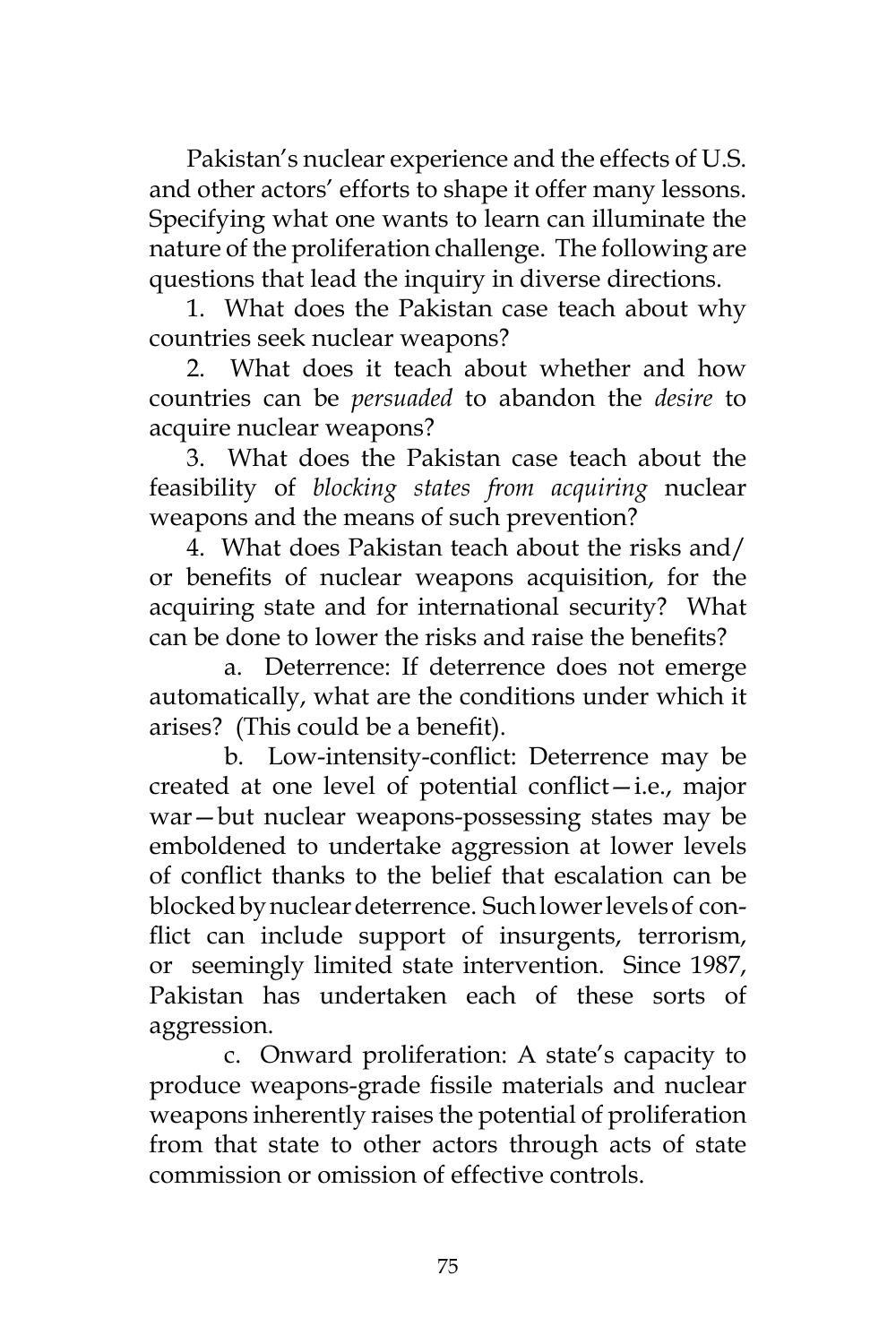d. Domestic politics: Acquisition of nuclear weapons may affect the power of ruling regimes and institutions, and/or it may affect the dynamics of political contests within a state. This has many potential implications. For example, if democracy is an antidote to major aggression—the democratic peace theory—but nuclear weapons acquisition helps entrench nondemocratic regimes, then proliferation can exacerbate international insecurity by impeding political transitions toward democracy.

e. Unauthorized use: Acquisition of nuclear weapons creates multiple problems of decision making and control. There are risks associated with the acquiring state's goals, decisionmaking, and command and control. There are risks that the state could lose control of nuclear weapons or material to actors that do not share state attributes and could be less deterrable.

5. Who are the key actors who in the past could have affected Pakistan's nuclear behavior and who might in the future? The United States is the principal external actor to be analyzed here, but could U.S. action have been more effective if others had cooperated with it? Who? How?

The narrative half of this chapter implicitly answers most of these questions. Let me here treat the most relevant of them explicitly, although briefly so as to avoid repetition.

Conventional wisdom holds that the Pakistan case teaches that a state facing a larger, more powerful adversary, especially one that possesses nuclear weapons, will seek nuclear weapons to protect its security by balancing the adversary's power. I would argue that this proposition is correct (and obvious), but that it misses equally important dynamics. Many states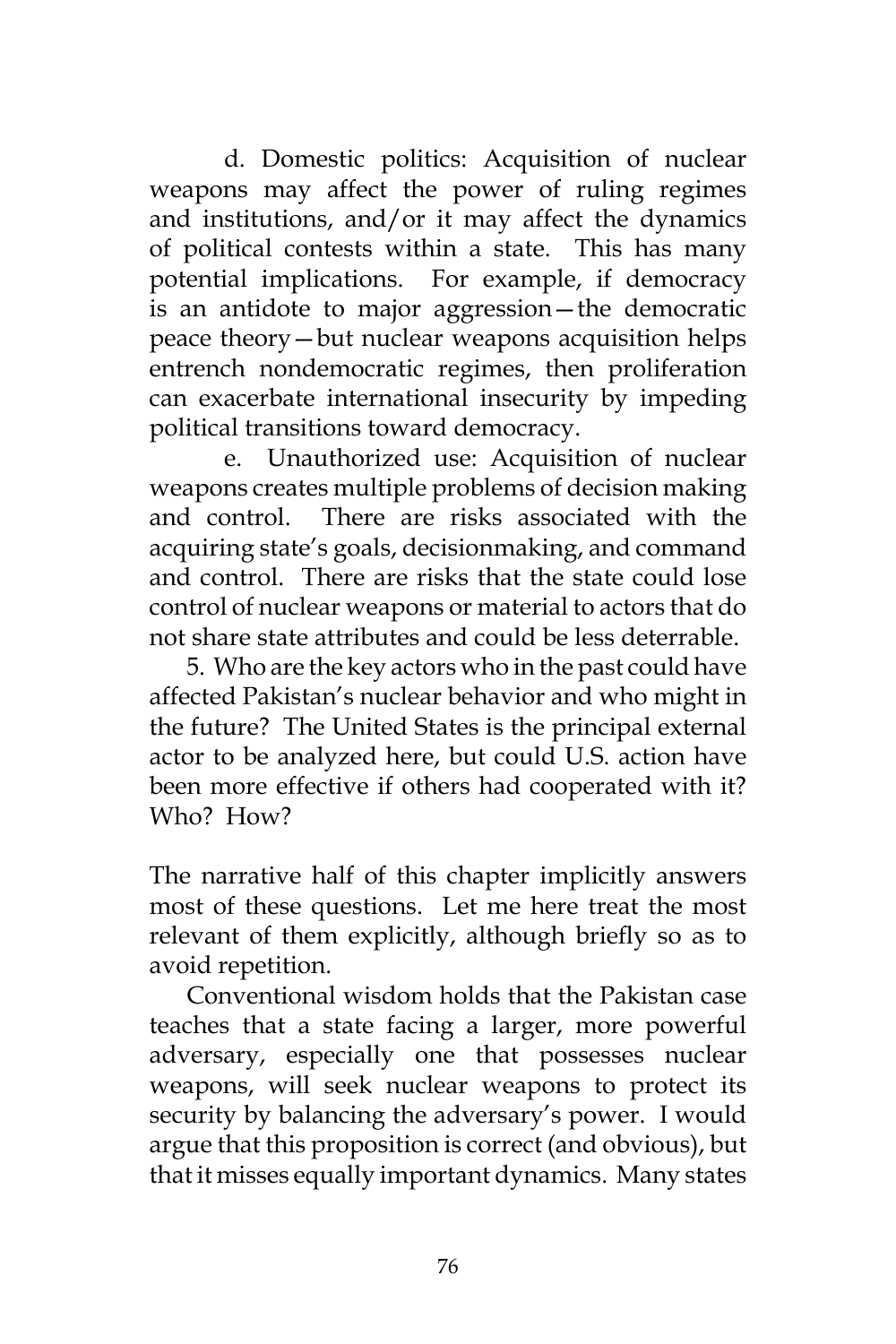face more powerful nuclear-armed adversaries and do not seek nuclear weapons. And this forbearance cannot be explained by U.S. security guarantees, alliance, or extended nuclear deterrence. The *physical* security variable underlying the Realist conventional wisdom misses the key point about Pakistan. Pakistani elites, particularly the Punjabi-dominated Army, share a political-psychological obsession with proving national self-worth and strength in comparison to India. This obsession with matching, surpassing, or frightening and weakening India made it inevitable that Pakistani elites would seek nuclear weapons if this is what India was doing. No form of security guarantee or military alliance by the United States would have kept Pakistan from seeking nuclear weapons. It is an identity issue driven by India's very existence more than by any specific military-security threat India poses to Pakistan.

Pakistan could not be persuaded to give up the desire for nuclear weapons, so the only viable nonproliferation strategy was to block it physically from acquiring the capability to make them. The lessons are too numerous and complicated to summarize here. The foregoing narrative demonstrated how national and international nonproliferation rules could not be negotiated and then enforced quickly enough to keep up with Pakistan's dedicated technology acquisition program. As long as there are multiple technological pathways to the bomb and new ones that can be discovered, the task of mobilizing governments to devise, negotiate, implement, and enforce proscriptions on this or that technology will take so long that smart proliferators will adapt. While the United States and Canada spent years pressing Pakistan and France to shut down the plutonium option, A. Q. Khan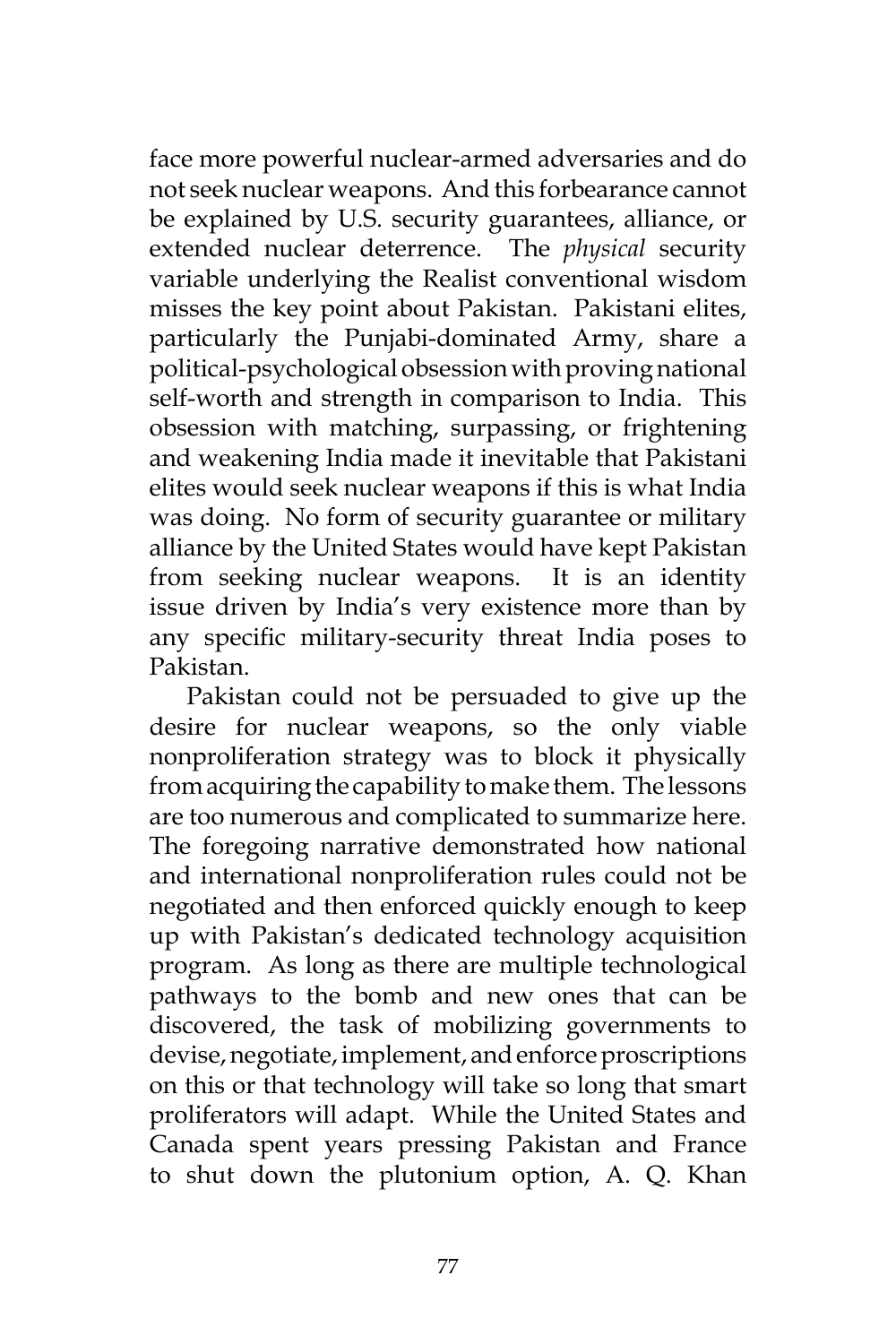was secretly importing everything Pakistan needed to enrich uranium. After the international system concentrated on blocking centrifuge proliferation, the Pakistanis beat the system by constantly breaking into smaller subcomponents and materials the elements they needed to import. They stayed ahead of the global technology control and customs system.

Pakistan's capacity to avoid physical-denial efforts by the United States and the international community does not mean, however, that such denial will not work in other cases. The international community can and should learn much by studying the Pakistani case. Pakistan benefited enormously by not being a party to the Non Proliferation Treaty (NPT): There were not fullscope safeguards in Pakistan; there was nothing like the Additional Protocol and teams of IAEA inspectors roaming around possibly to discover illicit imports. Most importantly, Pakistan was not violating major treaty commitments in acquiring the bomb, so the risks of doing so were much smaller than those facing treaty parties. U.S. intelligence learned that Pakistan was enriching uranium to build the bomb long before Pakistan achieved its goal; it merely learned too late to block key acquisitions of designs and prototypes. Then conflicting interests and Pakistan's NPT nonmember status kept the United States from wanting or being able to rally international pressure sufficient to give Pakistan pause.

The one major benefit of nuclear proliferation conceivably would be to create deterrence relationships that lower or eliminate the risk of war between a certain set of adversaries. Kenneth Waltz has been the most illustrious proponent of this view. Indian and Pakistani champions of nuclear weapons celebrated the tests of 1998 by proclaiming that deterrence and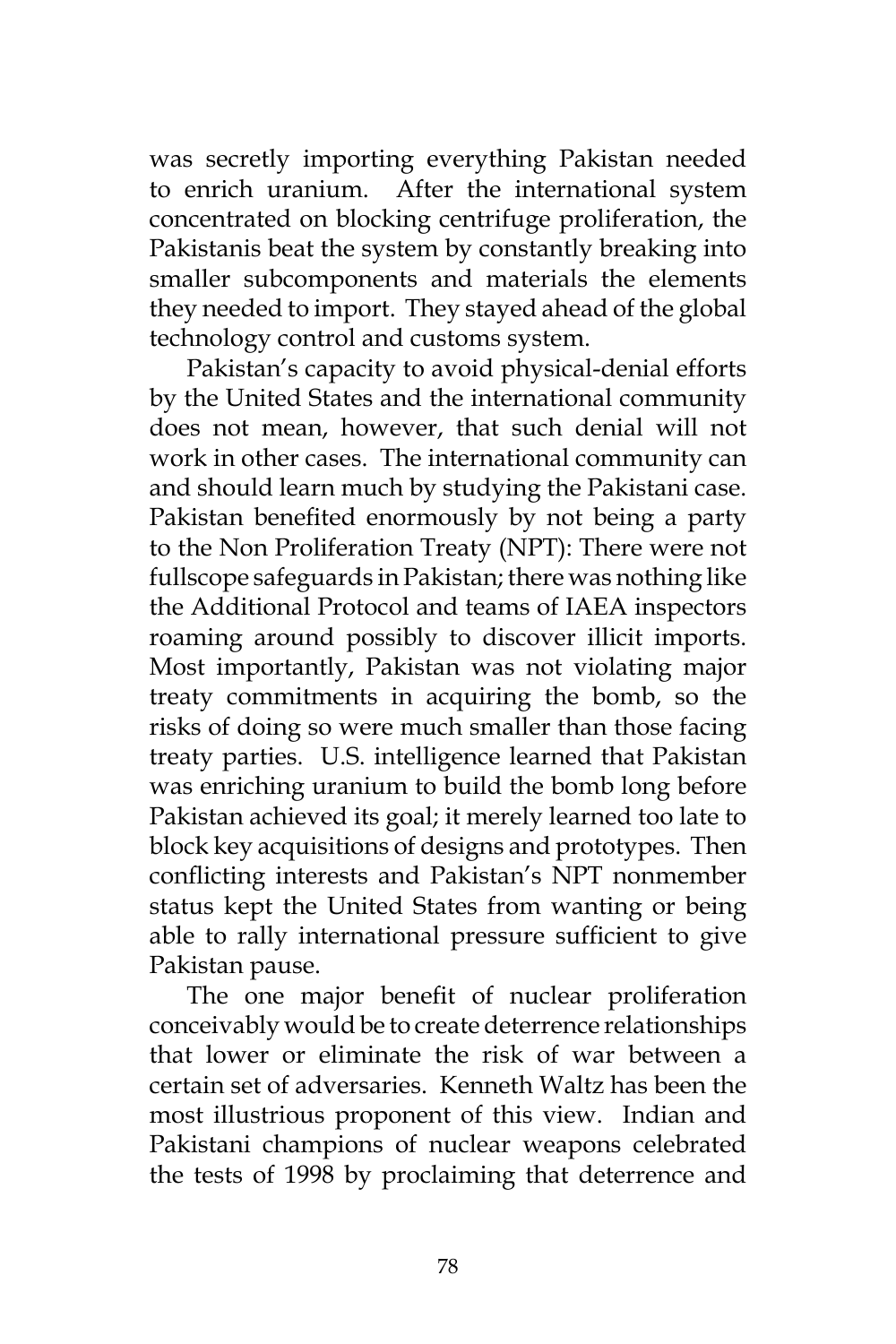stability were now at hand. However, they spoke too soon. The two states now may (or may not) have established tacit understanding of the imperative of avoiding war under the nuclear shadow, but they had to experience a war in 1999 and a major crisis in 2001- 02 to get there.

The major problem is that deterrence works best (and perhaps only) if the antagonists accept the territorial status quo among them. If one or more nuclear-armed adversaries does not accept the status quo and instead still harbors ambitions to act physically within the territory held by the adversary, nuclear weapons can embolden the unsatisfied actor to undertake provocations of an intensity low enough that the provocateur calculates the victim will be unlikely to respond massively, for fear of escalating to the possible use of nuclear weapons. This famous stability-instability paradox has operated in Indo-Pak relations since Pakistan first acquired basic nuclear weapons capability in 1987. As long as Pakistan does not accept the territorial status quo in Kashmir, the risk remains. (Similar risks could attend proliferation in the Middle East if acquirers of nuclear weapons identify sufficiently with the Palestinian cause to provide a form of extended deterrence to cover actions to wrest away Israeli-occupied territories in the West Bank, Jerusalem, or even perhaps the Golan Heights.)

The Pakistan-backed insurgency in Kashmir began as the Cold War was ending. With this geopolitical shift, U.S. favoritism toward Pakistan over India would shift, too, and the United States and India would gradually grow closer while Pakistan began to be seen in a much more troubling light. Still, the Kashmir conflict has been so intractable, and India has so strongly resisted any mediation, that U.S. officials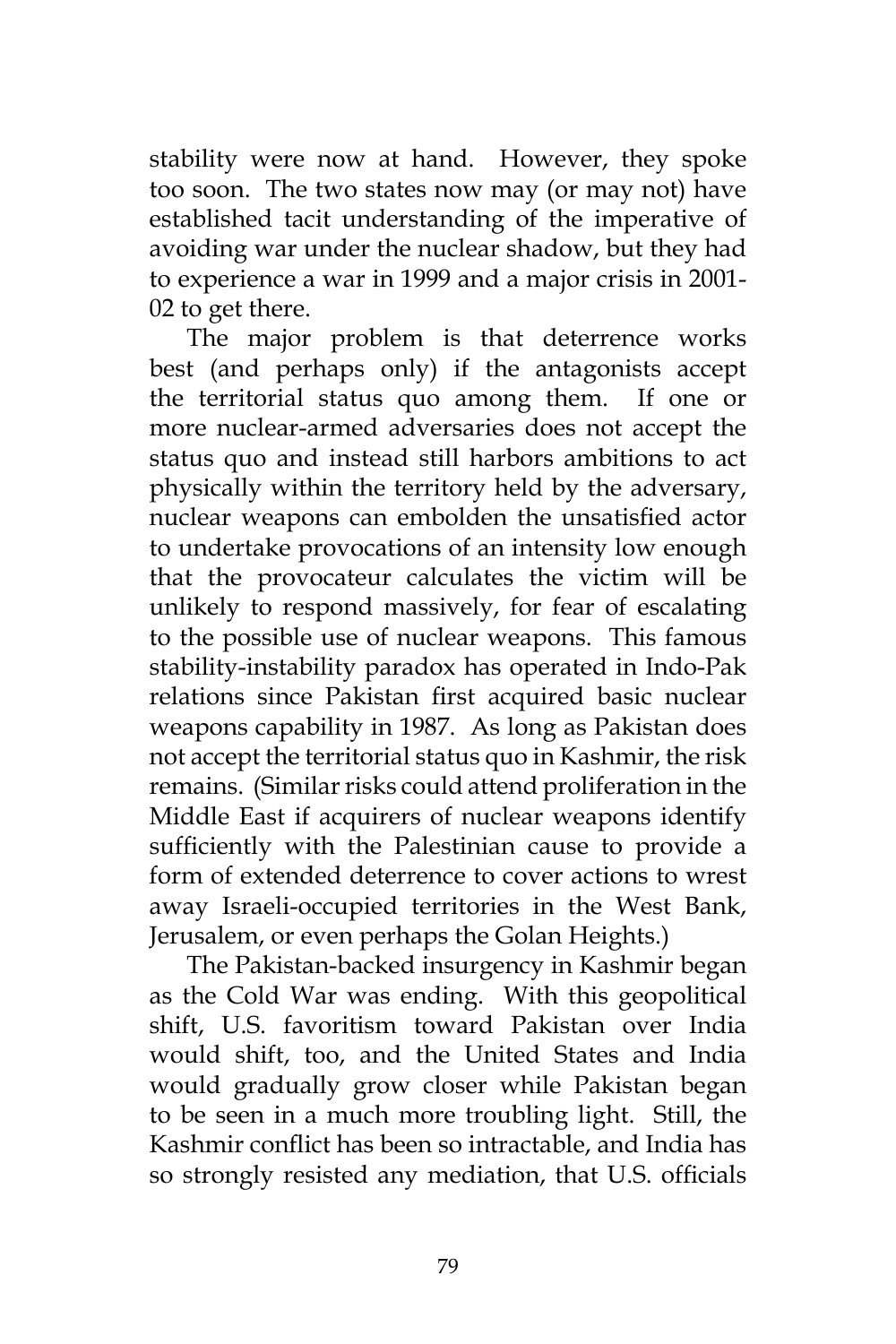understandably stayed away from it. Washington could not escape entanglement in the Israeli-Palestinian conflict; if it could stay out of the Kashmir conflict, that would be one less mission-impossible for U.S. officials. The Kargil War under the shadow of possible nuclear escalation forced the United States to get more involved. The September 11, 2001 (9/11), events pushed us farther into subcontinental affairs. But then a tension emerged in U.S. policy: Pakistan's President Musharraf ordered his government to provide enough cooperation in hunting al-Qaeda and Taliban leaders in Pakistan and the Afghan border areas that Washington (at least until mid-2007) was disinclined to push him harder on Pakistan's nurturing (or tolerance) of jihadi groups operating against India in Kashmir and elsewhere. Top U.S. officials are still reluctant to see that Pakistan's nuclear import/export networks, its arsenal build up, the risk of nuclear war, and continued nurturing of terrorist groups are all rooted in Pakistan's refusal to accept formally the territorial status quo between India and Pakistan. Pakistan cannot win by force or negotiation that part of Kashmir that India now controls. But the failure to resolve the matter and formalize the status quo sustains the nexus of threatening actions and actors mentioned above. Washington cannot compel Pakistan to accept the status quo, or India to offer concessions that would better enable Pakistani leaders to do so. The point here is merely that top U.S. officials have never recognized the conceptual and strategic imperative of seeing the connection between these issues and working the problem comprehensively.

To extend the point, the dangers posed by Pakistan will not be fundamentally reduced if the Army's role in the society and state is not curtailed and a broader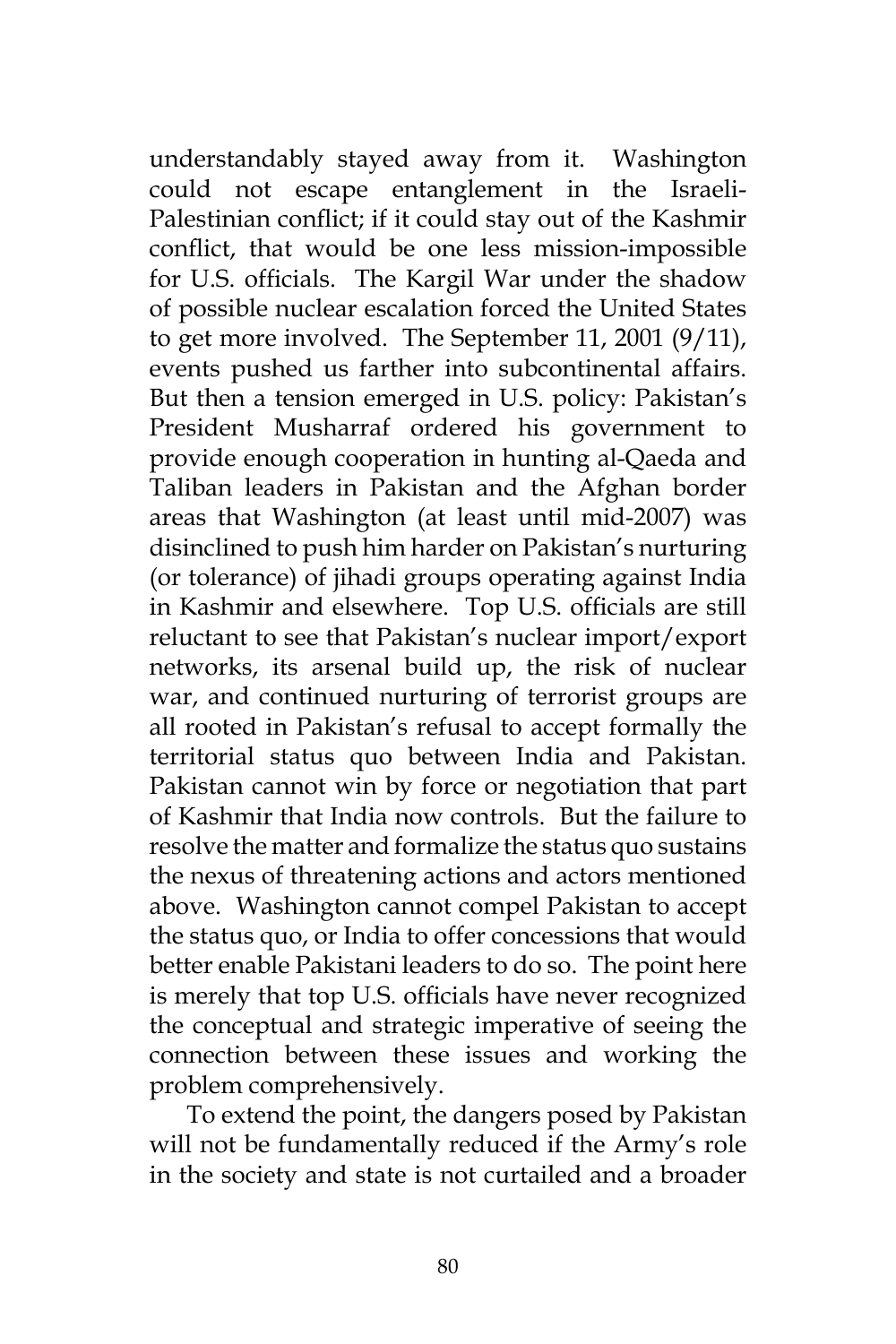civilian elite is developed. In this sense, U.S. proponents of "regime change" as a tool of counterproliferation are correct. Regimes do matter in causing the demand for nuclear weapons, in regulating onward proliferation, and in determining the risks of nuclear weapon use. The military regime in Pakistan has acted the "wrong" way in each of these areas. However, the Pakistan case also shows the limitations of a regime-centered nonproliferation strategy. Technology and materials matter, too, wherever they are, not merely when they are in a state led by "evil-doers." Global rules are necessary to control distribution of technology, material and know-how, and to establish the bases for improved deterrence of proliferation and enforcement against those who violate rules. Double standards undermine the formation and enforcement of rules, in part because they give actors the moral and political license to violate rules that they or their countrymen believe are unfair to their group, be they Pakistanis, Muslims, etc. The existence of proliferation chains also makes universal rule-based approaches necessary, and regime-change strategies insufficient: Pakistan sought nuclear weapons because India did; India sought them because China did and because major powers lorded their nuclear status over countries like India; China sought nuclear weapons because the United States threatened it during the Korean War and Taiwan Straits crisis, and the Soviet Union became a competitor. . . . When causality implicates so many actors, it is untenable to rely on regime change as the central strategy for countering proliferation.

The Pakistani case alerted the world to the danger of onward proliferation and the risks of multinational networks of individuals, small businesses, and complicit or lax states. Nothing more needs to be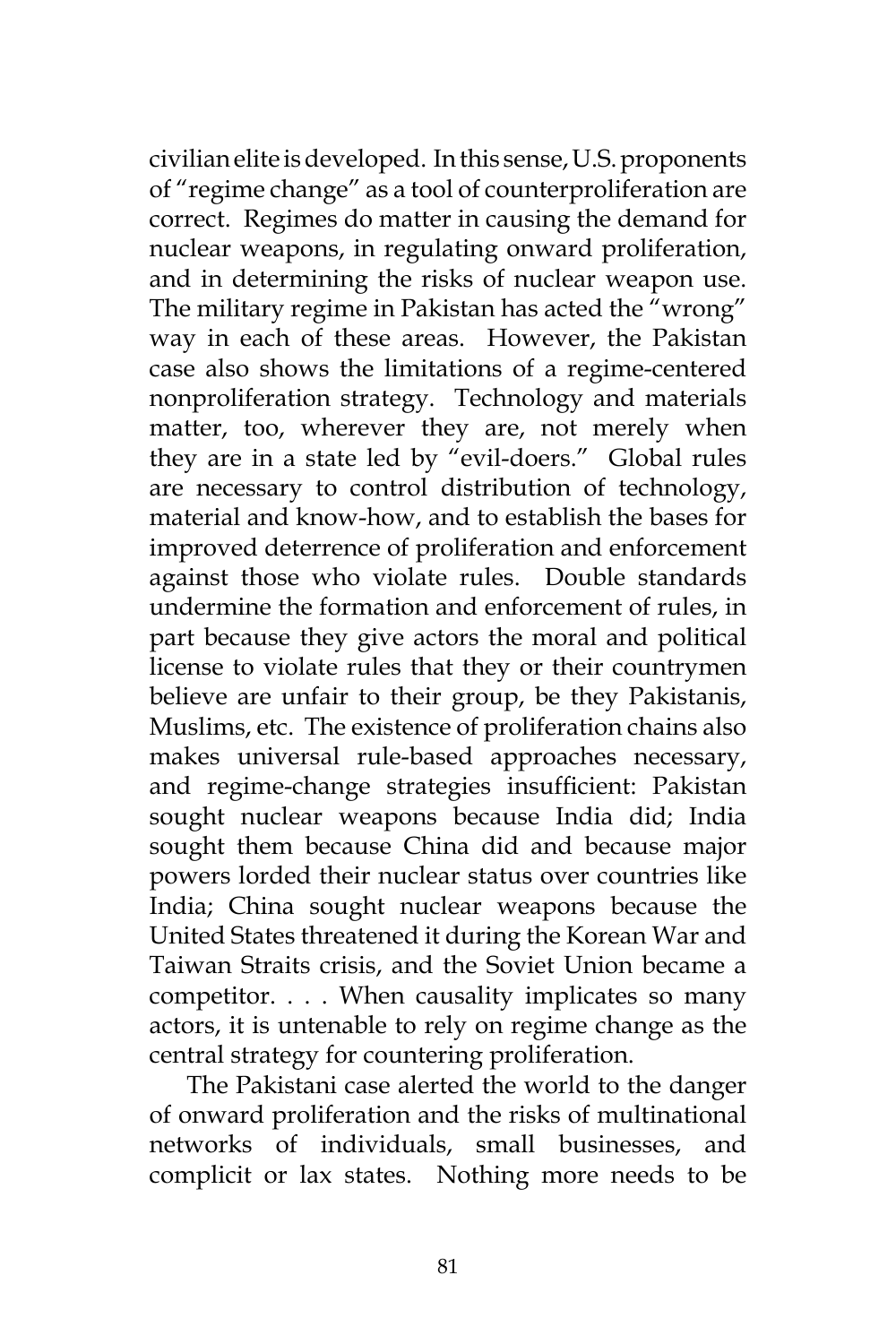said about this here. Many of the necessary policy responses to proliferation networks must occur outside of public view, so it is difficult for me to judge success or failure, especially in U.S. efforts to persuade and/ or assist Pakistani officials to preclude repeats of past proliferation episodes. The global environment certainly will affect the prospects of proliferation networks. If international rules will continue to allow states to build new uranium enrichment and/or plutonium reprocessing facilities under national control, then the demand for the services of proliferation networks will grow as will the supply. The "legality" of new construction one place will help provide cover for component manufacturers and others to conduct illicit trade with lowered risks of detection. There are several proposals for curbing fissile material production and establishing multinational fuel cycle centers. Progress in this direction could partially drain the pool of illicit suppliers.

Fortunately, history has not provided enough cases of nuclear proliferation to allow useful generalizations about proliferation's domestic political effects. Pakistan has never enjoyed genuine democracy, in part because it lacks the political cultural attributes of democracy. This, in turn, stems from and reinforces the Army's domination of the state, and of politics and, now, economics. The country will not evolve genuine democracy without the Army's cooperation. It is safe to assume that whatever democratic trends may emerge in some avenues of Pakistani life, the Army will not relinquish its real control over nuclear infrastructure and weapons for as long as one can imagine. Call it Bhutto's irony, but physical control over nuclear weapons is a core measure of power within the state. Bhutto tried to build nuclear weapons to have this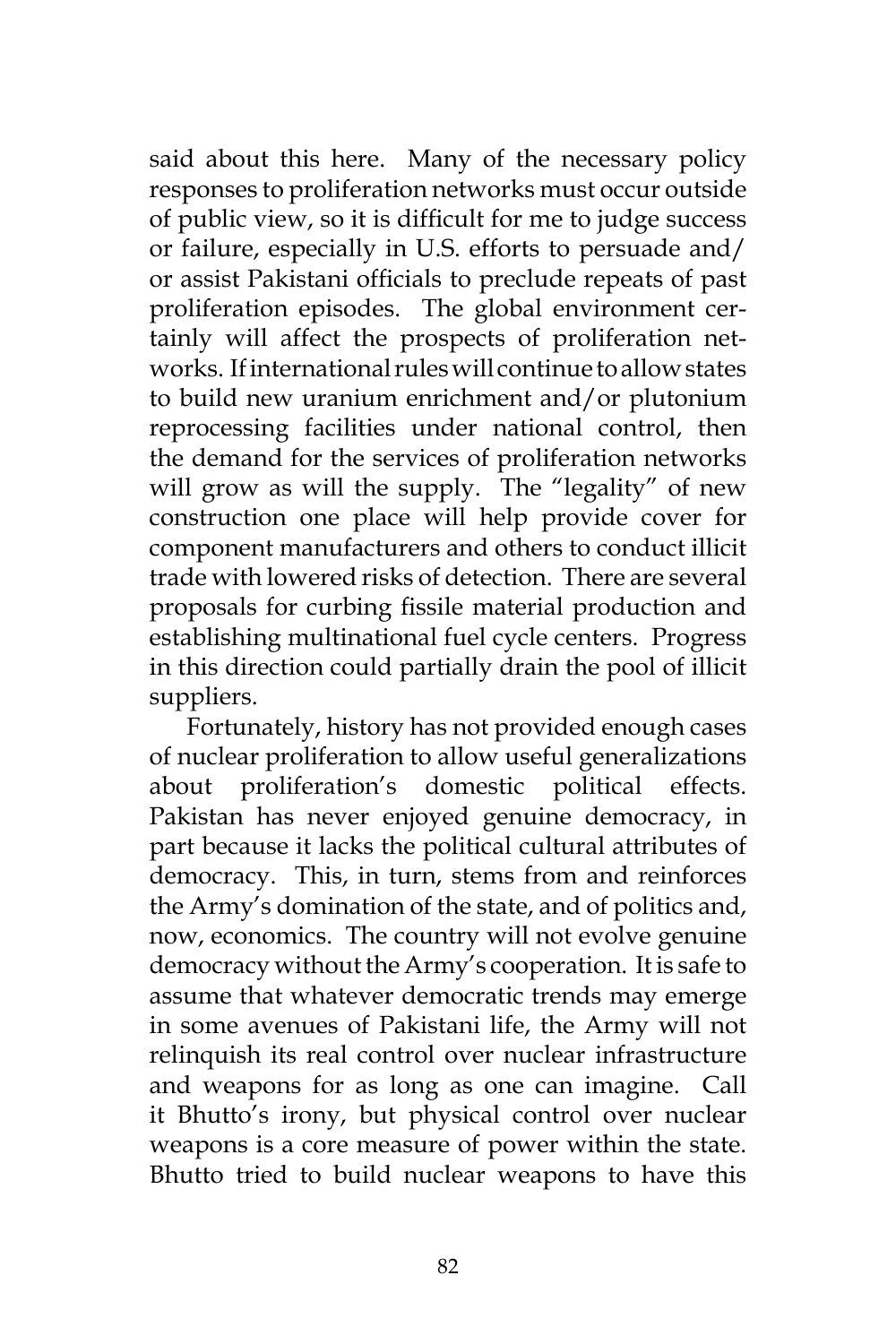power for himself, to balance the Army. The Army hanged him and took over the weapons program, and it would likely see retaining ultimate control over nuclear weapons as a final guarantor of its privileged and potent role in Pakistan, even if formal democracy returned.

Finally, while the United States has been the external actor most capable of influencing Pakistan's nuclear choices it has not had sufficient power to impose its will. Pakistan's obsession with India is so great that it would not willingly have abandoned its demand to acquire nuclear weapons to match or surpass India's nuclear capability. To deny Pakistan the opportunity to fulfill its demand would have required at a minimum close cooperation between the United States and China. This did not exist during the seminal period when China supplied Pakistan with a nuclear weapon design and other vital materiel, technology, and know-how. Thus, while the United States could have exerted itself harder in the 1970s and 1980s, it could not have sharply curtailed Pakistan's project without Chinese cooperation. China, in fact, was working in the opposite direction. Other vital assistance to Pakistan came from small-scale technology providers in Europe, the United States, Canada, and elsewhere. This suggests, at a minimum, that without much more threatening international legal proscriptions, tighter export controls, more effective customs management, etc., the Pakistani supply network could not have been blocked. The necessary changes would have to have been global, a prospect no more likely in the 1970s and 80s than today.